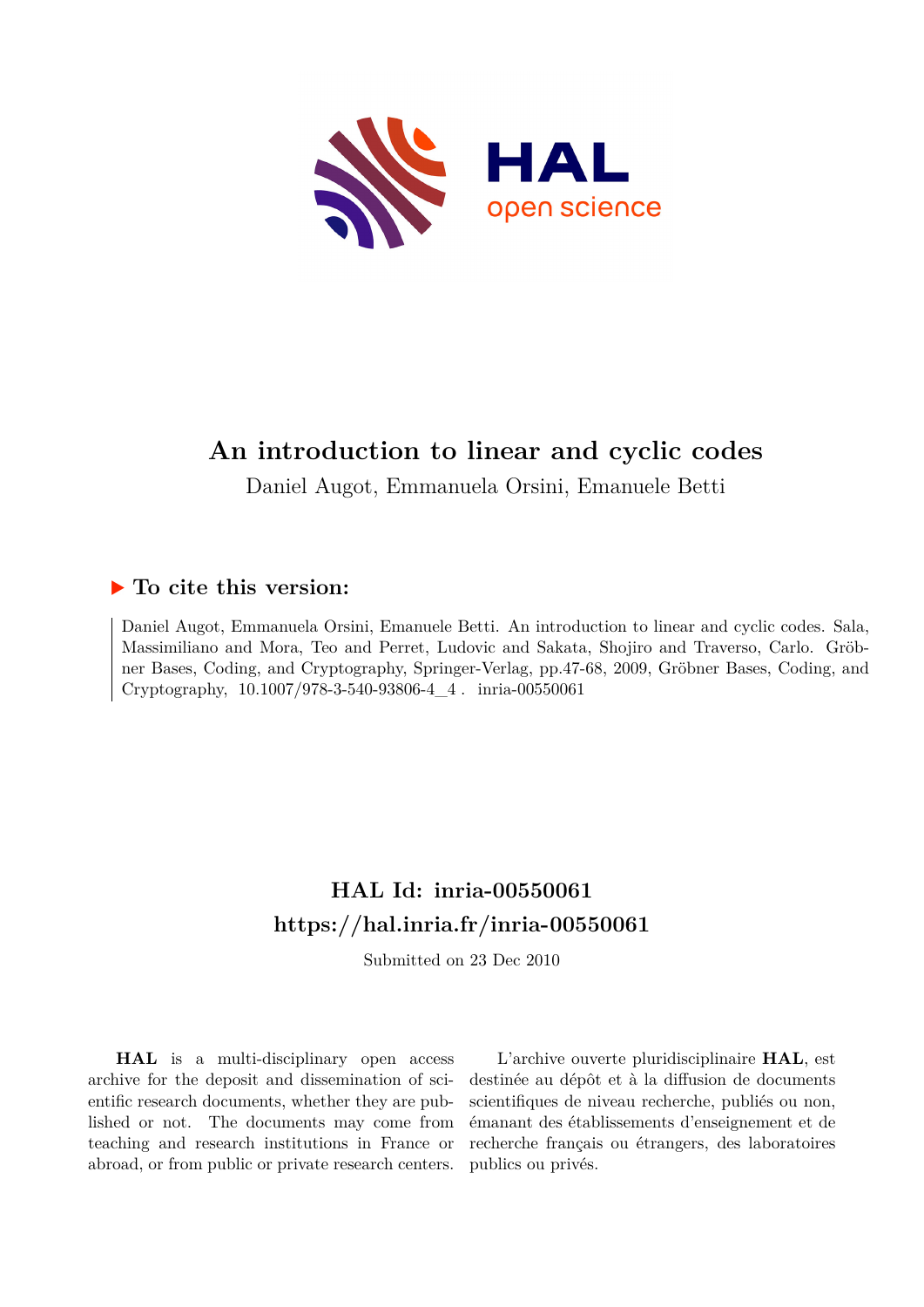## An introduction to linear and cyclic codes

Daniel Augot<sup>1</sup>, Emanuele Betti<sup>2</sup>, and Emmanuela Orsini<sup>3</sup>

- <sup>1</sup> INRIA Paris-Rocquencourt Daniel.Augot@inria.fr
- $^2$  Department of Mathematics, University of Florence betti@math.unifi.it
- <sup>3</sup> Department of Mathematics, University of Milan orsini@posso.dm.unipi.it

Summary. Our purpose is to recall some basic aspects about linear and cyclic codes. We first briefly describe the role of error-correcting codes in communication. To do this we introduce, with examples, the concept of linear codes and their parameters, in particular the Hamming distance.

A fundamental subclass of linear codes is given by cyclic codes, that enjoy a very interesting algebraic structure. In fact, cyclic codes can be viewed as ideals in a residue classes ring of univariate polynomials. BCH codes are the most studied family of cyclic codes, for which some efficient decoding algorithms are known, as the method of Sugiyama.

## 1 An overview on error correcting codes

We give a brief description of a communication scheme, following the classical paper by Claude Shannon [29]. Suppose that an information source A wants to say something to a destination B. In our scheme the information is sent through a *channel*. If, for example,  $A$  and  $B$  are mobile phones, then the channel is the space where electromagnetic waves propagate. The real experience suggests to consider the case in which some interference (noise) is present in the channel where the information passes through.

The basic idea of coding theory consists of adding some kind of redundancy to the message  $m$  that  $A$  wants to send to  $B$ . Following Figure 1,  $A$  hands the message  $m$  to a device called a *transmitter* that uses a *coding procedure* to obtain a longer message  $m'$  that contains redundancy. The transmitter sends  $m'$  through the channel to another device called a *receiver*. Because of the noise in the channel, it may be that the message  $m''$  obtained after the transmission is different from  $m'$ . If the occurred errors are not too many (in a sense that will be clear later), the receiver is able to recover the original message m, using a decoding procedure.

To be more precise, the coding procedure is an injective map from the space of the admissible messages to a larger space. The code is the image of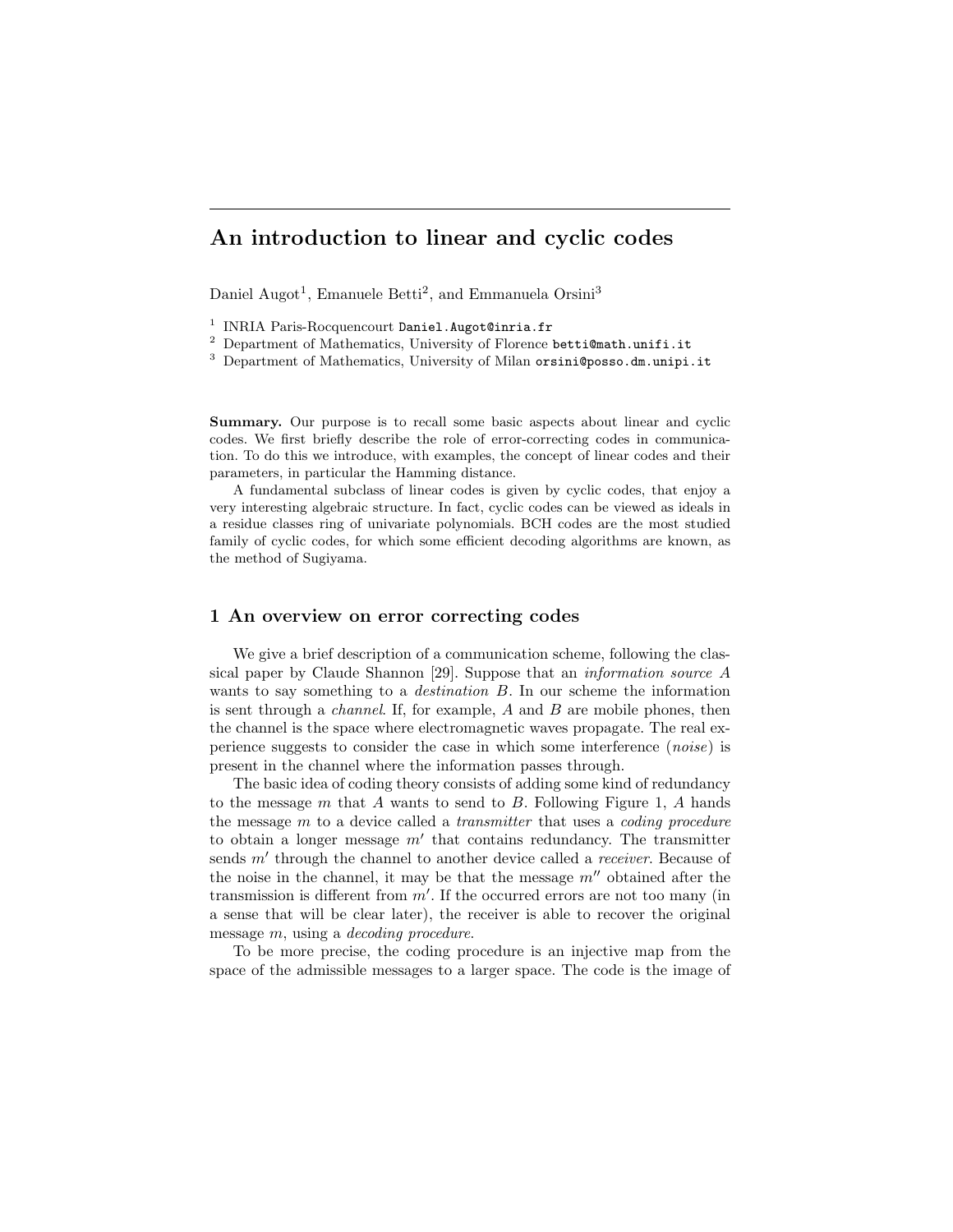



Fig. 1. A communication schema

this map. A common assumption is that this map is a linear function between vector spaces. In the next section we will describe some basic concepts about coding theory using this restriction. The material of this tutorial can be found in [2], [6], [22], [24], [26] and [33].

## 2 Linear codes

### 2.1 Basic definitions

Linear codes are widely studied because of their algebraic structure, which makes them easier to describe than non-linear codes.

Let  $\mathbb{F}_q = GF(q)$  be the finite field with q elements and  $(\mathbb{F}_q)^n$  be the linear space of all *n*-tuples over  $\mathbb{F}_q$  (its elements are row vectors).

**Definition 1.** Let  $k, n \in \mathbb{N}$  such that  $1 \leq k \leq n$ . A **linear code** C is a k-dimensional vector subspace of  $(\mathbb{F}_q)^n$ . We say that C is a linear code over  $\mathbb{F}_q$  with length n and dimension k. An element of C is called a word of C.

From now on we shorten "linear code on  $\mathbb{F}_q$  with length n and dimension  $k$ " to "[ $n, k$ ]<sub>q</sub> code".

Denoting by " $\cdot$ " the usual scalar product, given a vector subspace  $S$  of  $(\mathbb{F}_q)^n$ , we can consider the dual space  $S^{\perp}$ .

**Definition 2.** If C is an  $[n, k]_q$  code, its **dual code**  $C^{\perp}$  is the set of vectors orthogonal to all words of C:

$$
C^{\perp} = \{c' \mid c' \cdot c = 0, \forall c \in C\}.
$$

Thus  $C^{\perp}$  is an  $[n, n-k]_q$  code.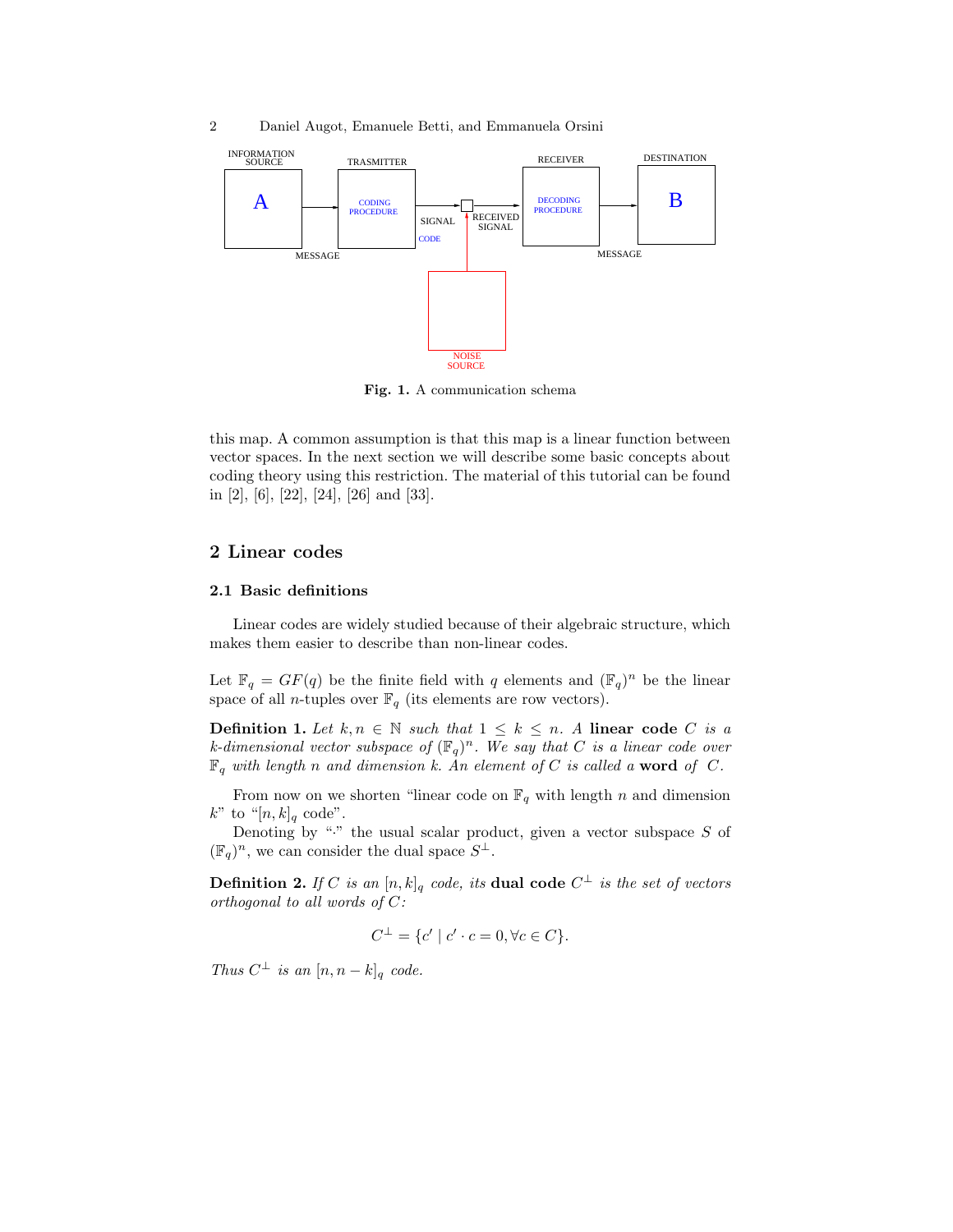**Definition 3.** If C is an  $[n, k]_q$  code, then any matrix G whose rows form a basis for  $C$  as a  $k$ -dimensional vector space is called a generator matrix for C. If G has the form  $G = [I_k | A]$ , where  $I_k$  is the  $k \times k$  identity matrix, G is called a generator matrix in standard form.

Thanks to this algebraic description, linear codes allow very easy encoding. Given a generator matrix G, the encoding procedure of a message  $m \in (\mathbb{F}_q)^k$ into the word  $c \in (\mathbb{F}_q)^n$ , is just the matrix multiplication  $m\tilde{G} = c$ . When the generator matrix is in standard form  $[I_k | A]$ , m is encoded in  $mG =$  $(m, mA)$ . In this case the message m is formed by the first k components of the associated word. Such an encoding is called systematic.

We conclude this section with another simple characterization of linear codes.

Definition 4. A parity-check matrix for an  $[n, k]_q$  code C is a generator matrix  $H \in \mathbb{F}^{(n-k)\times n}$  for  $C^{\perp}$ .

It is easy to see that  $C$  may be expressed as the null space of a parity-check matrix  $H$ :

$$
\forall x \in (\mathbb{F}_q)^n, \ Hx^T = 0 \Leftrightarrow x \in C.
$$

#### 2.2 Hamming distance

To motivate the next definitions we describe what could happen during a transmission process.

*Example 1*. We suppose that the space of messages is  $(\mathbb{F}_2)^2$ :

 $(0, 0) = v_1,$   $(0, 1) = v_2,$   $(1, 0) = v_3,$   $(1, 1) = v_4.$ 

Let C be the  $[6,2]_2$  code generated by

$$
G = \left(\begin{array}{rrr} 0 & 0 & 0 & 1 & 1 & 1 \\ 1 & 1 & 1 & 0 & 0 & 0 \end{array}\right).
$$

Then:

$$
C = \{ (0,0,0,0,0,0), (1,1,1,1,1,1), (0,0,0,1,1,1), (1,1,1,0,0,0) \}.
$$

To send  $v_2 = (0, 1)$  we transmit the word  $v_2G = (0, 0, 0, 1, 1, 1)$ ; typically, during the transmission the message gets distorted by noise and the receiver has to perform some operations to obtain the transmitted word. Let w be the received vector. Several different situations could come up:

1.  $w = (0, 0, 0, 1, 1, 1)$ , then  $w \in C$ , so the receiver deduces correctly that no errors have occurred and no correction is needed. It concludes that the message was  $v_2$ .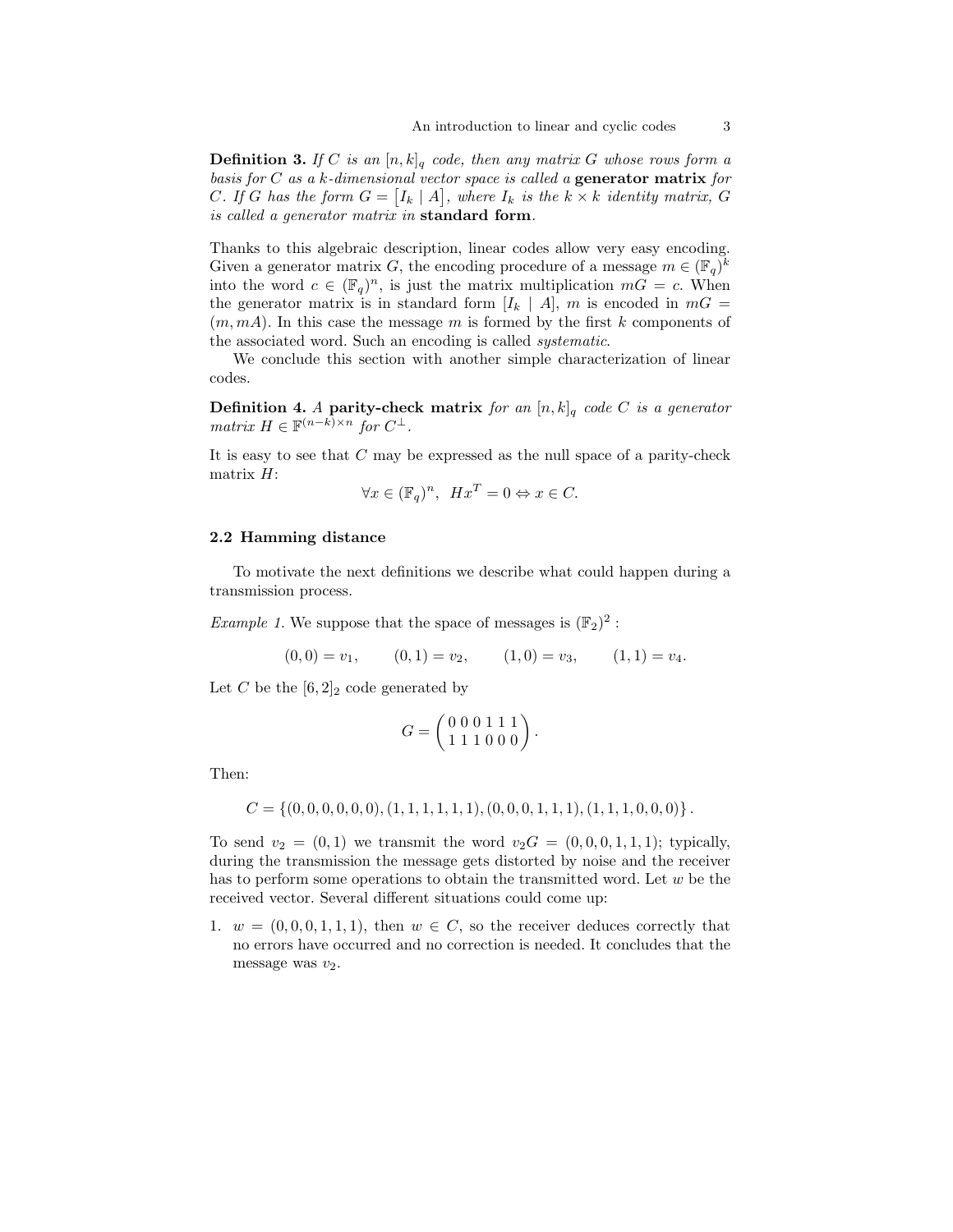- 4 Daniel Augot, Emanuele Betti, and Emmanuela Orsini
- 2.  $w = (0, 0, 0, 1, 0, 1) \notin C$ , then the receiver concludes that some errors have occurred. In this case it may "correct" and "detect" the error as follows. It may suppose that the word transmitted was  $(0, 0, 0, 1, 1, 1)$ , since that is the word that differs in the least number of positions from the received word w.
- 3.  $w = (0, 0, 0, 1, 0, 0) \notin C$ . The receiver correctly reaches the conclusion that there were some errors during the transmission, but if it tries to correct as in the previous case, it concludes that the word "nearest" to w is  $(0, 0, 0, 0, 0, 0)$ . In this case it corrects in a wrong way.
- 4.  $w = (0, 0, 0, 0, 0, 0) \in C$ . The receiver deduces incorrectly that no errors have occurred.

From the previous example we understand that when the decoder gets a received vector which is not a word, it has to find the word in  $C$  which has been sent by the encoder, *i.e.*, among all words, it has to find the one which has the "highest probability" of being sent. To do this it needs a priori knowledge on the channel, more precisely it needs to know how the noise can modify the transmitted word.

Definition 5. A  $q$ -ary symmetric channel (SC *for short*) is a channel with the following properties:

- a) the component of a transmitted word (an element of  $\mathbb{F}_q$  that here we name generally "symbol") can be changed by the noise only to another element of  $\mathbb{F}_q$ ;
- b) the probability that a symbol becomes another one is the same for all pairs of symbols;
- c) the probability that a symbol changes during the transmission does not depend on its position;
- d) if the i-th component is changed, then this fact does not affect the probability of change for the *j*-th components, even if *j* is close to *i*.

To these channel properties it is usually added a source property:

all words are equally likely to be transmitted.

The q-ary SC is a model that rarely can describe real channels. For example the assumption  $d$ ) is not reasonable in practice: if a symbol is corrupted during the transmission there is an high probability that some errors happened in the neighborhood. Despite this fact, the classical approach accepts the assumptions of the SC, since it permits a simpler construction of the theory. The ways of getting around the troubles generated by this "false" assumption in practice are different by case and these are not investigated here. From now we will assume that the channel is a SC, and that the probability that a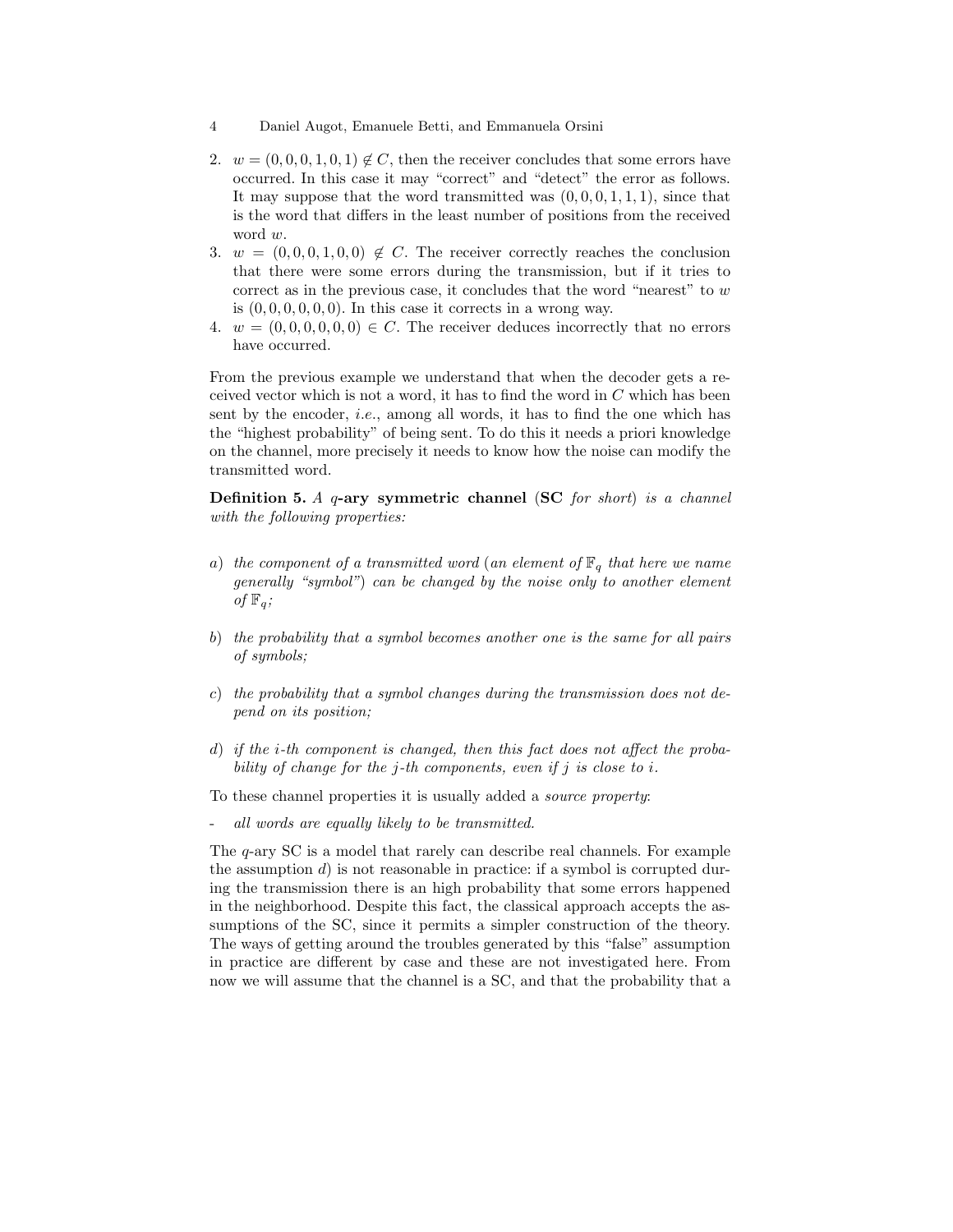symbol changes to another is less than the probability that it is uncorrupted by noise.

In our assumptions, by example 1, it is quite evident that a simple criterion to construct "good" codes would be to try to separate as much as possible the words of code inside  $(\mathbb{F}_q)^n$ .

**Definition 6.** The (Hamming) distance  $d_H(u, v)$  between two vectors  $u, v \in$  $(\mathbb{F}_q)^n$  is the number of coordinates in which u and v differ.

**Definition 7.** The (Hamming) weight of a vector  $u \in (\mathbb{F}_q)^n$  is the number  $\mathbf{w}(u)$  of its nonzero coordinates, i.e.  $\mathbf{w}(u) = d_H(u, 0)$ .

**Definition 8.** The distance of a code  $C$  is the smallest distance between distinct words:

$$
d_H(C) = \min\{d_H(c_i, c_j) \mid c_i, c_j \in C, c_i \neq c_j\}.
$$

Remark 1. If C is a linear code, the distance  $d_H(C)$  is the same as the minimum weight of nonzero words:

$$
d_H(C) = \min\{\mathbf{w}(c) \mid c \in C, c \neq 0\}.
$$

If we know the distance  $d = d_H(C)$  of an  $[n, k]_q$  code, then we can refer to the code as an  $[n, k, d]_q$  code.

**Definition 9.** Let C be an  $[n, k]_q$  code and let  $A_i$  be the number of words of C of weight i. The sequence  $\{A_i\}_{i=1}^n$  is called the **weight distribution** of C. Note that in a linear code  $A_0 = 1$  and  $\min_{i>0} \{i \mid A_i \neq 0\} = d_H(C)$ .

The distance of a code  $C$  is important to determine the *error correction* capability of C (that is, the numbers of errors that the code can correct) and its error detection capability (that is, the numbers of errors that the code can detect). In fact, we can see the noise as a perturbation that moves a word into some other vector. If the distance between the words is great, there is a low probability that the noise can move a codeword near to another one. To be more precise, we have:

**Theorem 1.** Let C an  $[n, k, d]_q$  code, then

a) C has detection capability  $\ell = d - 1$ 

b) C has correction capability  $t = \lfloor \frac{d-1}{2} \rfloor$ .

From now on t denotes the correction capability of the code.

*Example 2.* The code in the Example 1 has distance  $d = 3$ . Its detection capability is  $\ell = 2$  and its correction capability is  $t = 1$ .

The following proposition gives an upper bound on the distance of a code in terms of the length and the dimension.

**Proposition 1 (Singleton Bound).** For an  $[n, k, d]_q$  code

$$
d \leq n - k + 1.
$$

A code achieving this bound is called maximum distance separable (MDS for short).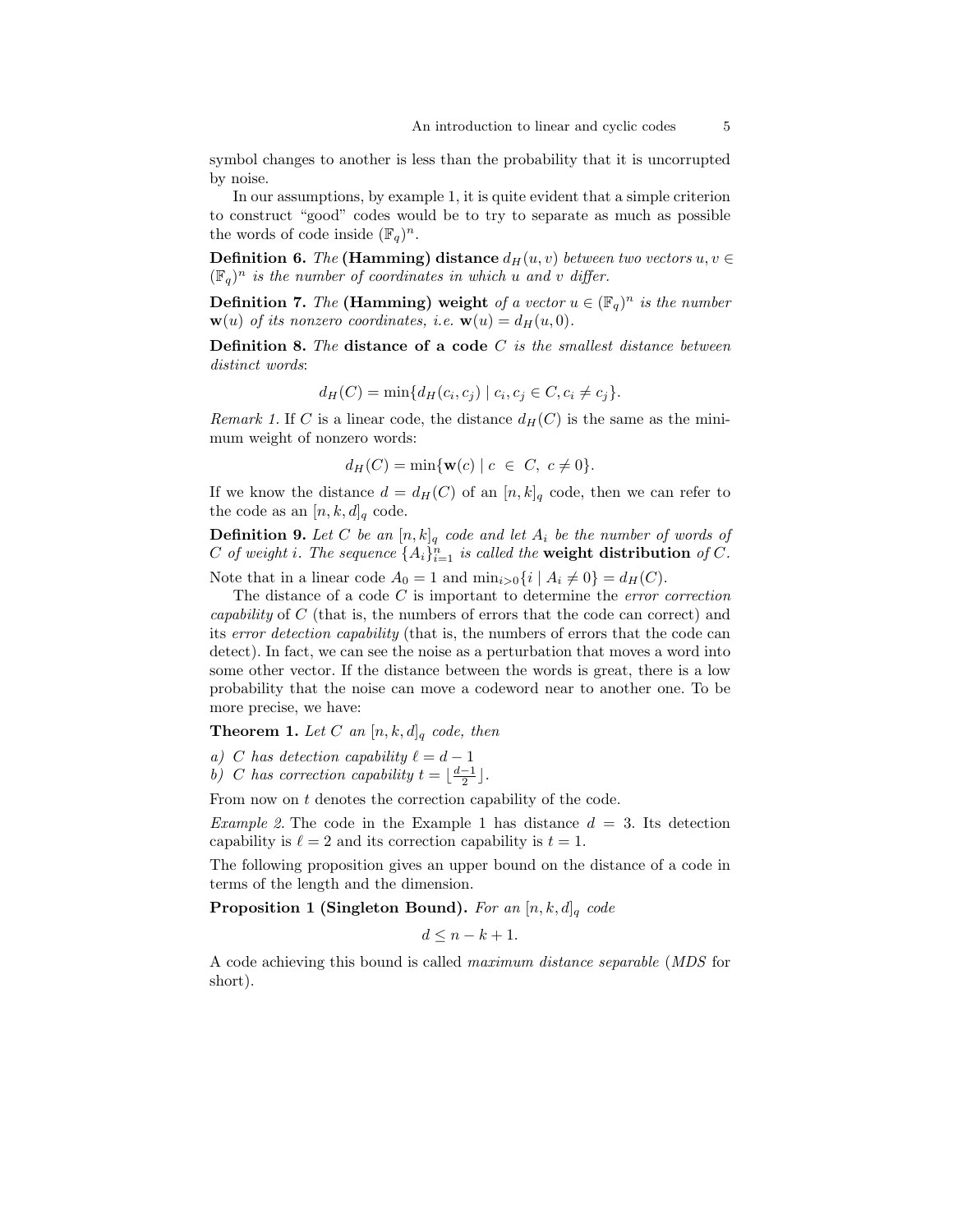#### 2.3 Decoding linear codes

In the previous section we have seen that the essence of decoding is to guess which word was sent when a vector  $y$  is received. This means that  $y$  will be decoded as one of the words which is most "likely" to have been sent.

**Proposition 2.** If the transmission uses a q-ary SC and the probability that a symbol changes into another one is less then the probability that a symbol is uncorrupted by noise, the word sent with the highest probability is the word "nearest" (in the sense of Hamming distance) to the received vector. If no more then t (the error correction capability) errors have occurred, this word is unique.

Proof. See [16].

In Example 1 we have informally described this process. We now formally describe the decoding procedure in the linear case. It should be noted that for the remainder C denotes an  $[n, k]_q$  code.

Let  $c, e, y \in (\mathbb{F}_q)^n$  be the transmitted word, the error, and the received vector, respectively. Then:

$$
c+e=y.
$$

Given y, our goal is to determine an e of minimal weight such that  $y - e$  is in C. Of course, this vector might not be unique, since there may be more than one word nearest to  $y$ , but if the weight of  $e$  is less then  $t$ , then it is unique. By applying the parity-check matrix  $H$  to  $y$ , we get:

$$
Hy^T = H(c+e)^T = He^T = s.
$$

**Definition 10.** The elements in  $(\mathbb{F}_q)^{n-k}$ ,  $s = Hy^T$ , are called **syndromes**. We say that s is the syndrome corresponding to y.

Note that the syndrome depends only on the occurred error  $e$  and not on the particular transmitted word.

Given a in  $(\mathbb{F}_q)^n$ , we denote the coset  $\{a+c \mid c \in C\}$  by  $a+C$ .  $(\mathbb{F}_q)^n$  can be partitioned into  $q^{n-k}$  cosets of size  $q^k$ . Two vectors  $a, b \in (\mathbb{F}_q)^n$  belong to the same coset if and only if  $a - b \in C$ . The following fact is just a reformulation of our arguments.

**Theorem 2.** Let C be an  $[n, k, d]_q$  code. Two vectors  $a, b \in (\mathbb{F}_q)^n$  are in the same coset if and only if they have the same syndrome.

**Definition 11.** Let C be an  $[n, k, d]_q$  code. For any coset  $a+C$  and any vector  $v \in a + C$ , we say that v is a **coset leader** if it is an element of minimum weight in the coset.

**Definition 12.** If s is a syndrome corresponding to an error of weight  $\mathbf{w}(s) \leq$  $t$ , then we say that  $s$  is a correctable syndrome.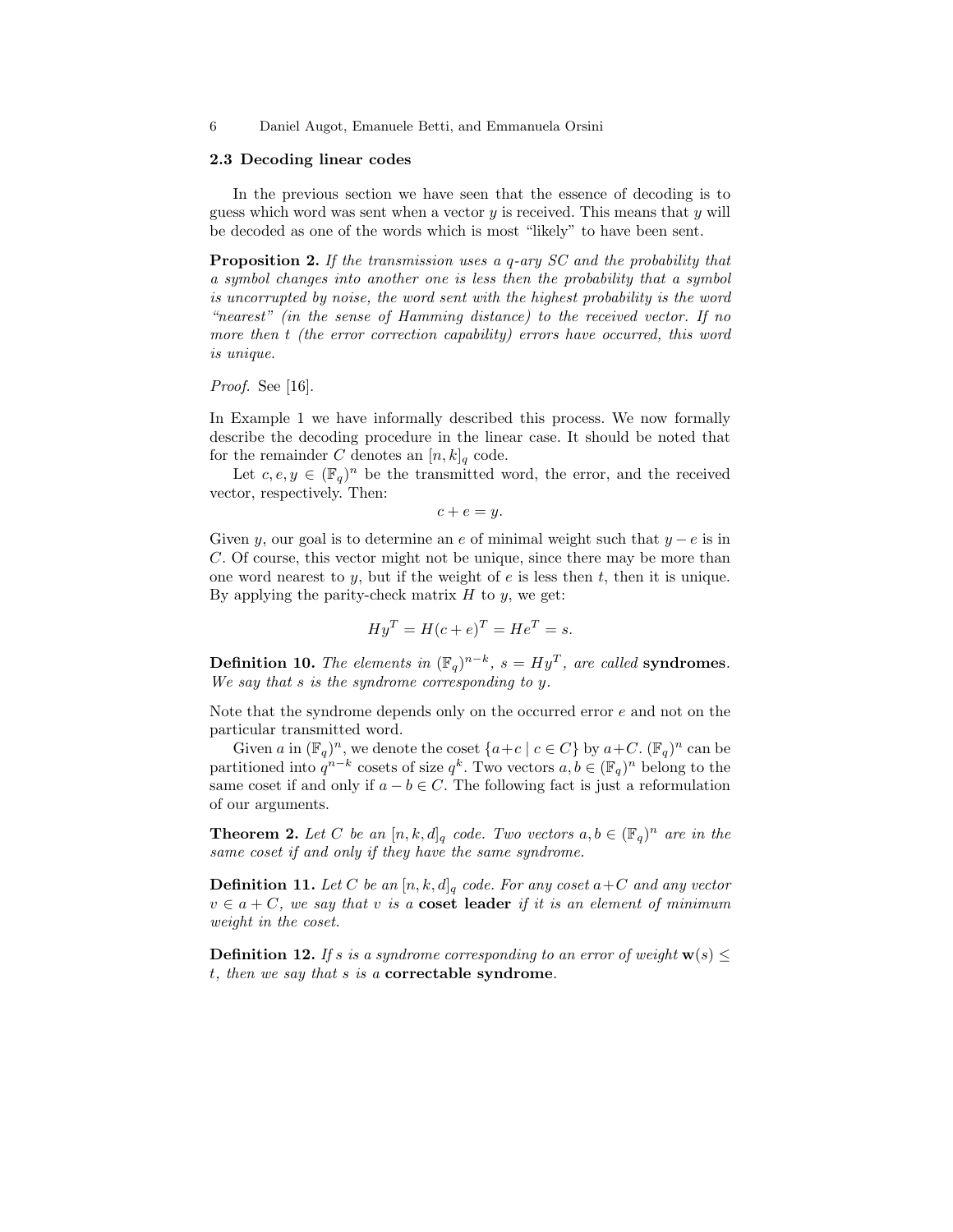Theorem 3 (Correctable syndrome). If no more than t errors occurred (i.e.  $\mathbf{w}(e) \leq t$ ), then there exists only one error e corresponding to the correctable syndrome  $s = He$  and e is the unique coset leader of  $e + C$ .

We are ready to describe the decoding algorithm. Let  $y$  be a received vector. We want to find an error vector e of smallest weight such that  $y - e \in C$ . This is equivalent to finding a vector  $e$  of smallest weight in the coset containing  $y$ . Decoding linear codes:

- 1. after receiving a vector  $y \in (\mathbb{F}_q)^n$ , compute the syndrome  $s = Hy$ ;
- 2. find z, a coset leader of the corresponding coset;
- 3. the decoded word is  $c = y z$ ;
- 4. recover the message m from c (in case of systematic encoding m consists of first  $k$  components of  $c$ ).

Remark 2 (Complexity of decoding linear codes). The procedure described below requires some preliminary operations to construct a matrix (named standard array) that contains the  $2^n$  vectors of  $(\mathbb{F}_q)^n$  ordered by coset. Then the complexity of the decoding procedure is exponential in terms of memory occupancy.

In [4] and [34] it is shown that the general decoding problem for linear codes and the general problem of finding the distance of a linear code are both NPcomplete. This suggests that no algorithm exists that decodes linear codes in a polynomial time.

## 3 Some bounds on codes

We have seen that the distance d is an important parameter for a code. A fundamental problem in coding theory is, given the length and the number of codewords (dimension if the code is linear), to determine a code with largest distance, or equivalently, to find the largest code of a given length and distance.

The following definition is useful to state some bounds on codes more clearly.

**Definition 13.** Let n, d be positive integers with  $d \leq n$ . Then the number  $A_q(n,d)$  denotes the maximum number of codewords in a code over  $\mathbb{F}_q$  of length n and distance d. This maximum, when restricted to linear code, is denoted by  $B_q(n, d)$ .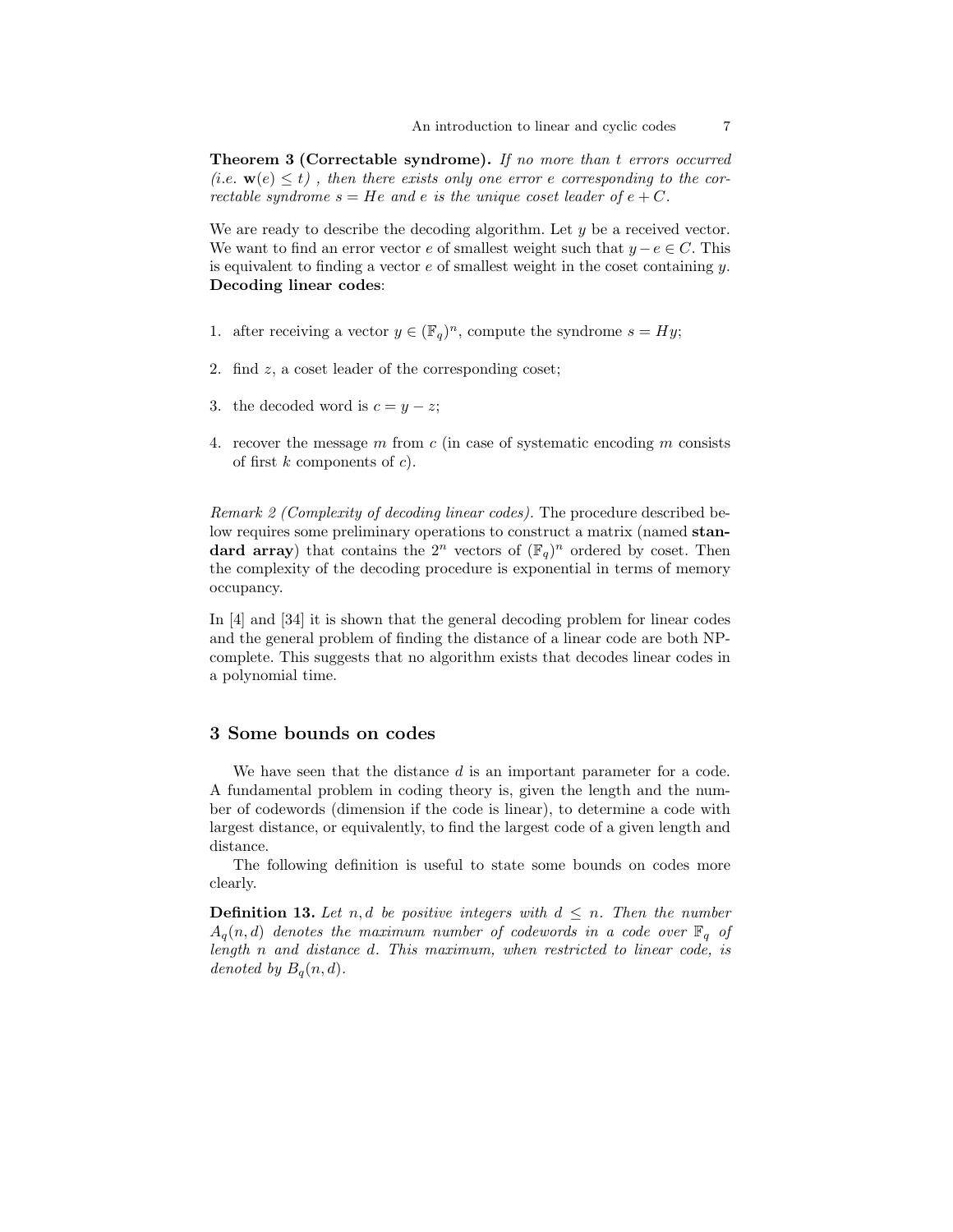Clearly it can be  $B_q(n,d) < A_q(n,d)$ . Then given n and d, if we look the largest possible code, we have sometimes to use nonlinear codes in practice.

We recall some classical bounds that restrict the existence of codes with given parameters. For any  $x \in (\mathbb{F}_q)^n$  and any positive number r, let  $B_r(x)$  be the sphere of radius  $r$  centered in  $x$ , with respect to the Hamming distance. Note that the size of  $B_r(x)$  is independent of x and depends only on r, q and *n*. Let  $V_q(n,r)$  denote the number of elements in  $B_r(x)$  for any  $x \in (\mathbb{F}_q)^n$ . For any  $y \in B_r(x)$ , there are  $(q-1)$  possible values for each of the r positions in which  $x$  and  $y$  differ. So we see that

$$
V_q(n,r) = \sum_{i=0}^r \binom{n}{i} (q-1)^i.
$$

From the fact that the spheres of radius  $t = \lfloor \frac{d-1}{2} \rfloor$  about codewords are pairwise disjoint, the sphere packing bound (or Hamming bound) immediately follows:

$$
A_q(n,d) \le \frac{q^n}{V_q(n,t)}.
$$

We rewrite the *Singleton bound* (see Proposition 1)

$$
A_q(n,d) \le q^{n+1-d}.
$$

Abbreviating  $\gamma = \frac{q-1}{q}$  and assuming  $\gamma n < d$  there holds the *Plotkin bound*, which says that

$$
A_q(n,d) \le \frac{d}{d-\gamma n}.
$$

The Elias bound, as an extensive refinement of the Plotkin bound, states that for every  $t \in \mathbb{R}$  with  $t < \gamma n$  and  $t^2 - 2t\gamma n + d\gamma n > 0$  there holds

$$
A_q(n,d) \le \frac{\gamma nd}{t^2 - 2t\gamma n + d\gamma n} \cdot \frac{q^n}{V_q(n,t)}.
$$

We conclude with a lower bound, the Gilbert–Varshamov bound

$$
A_q(n,d) \ge B_q(n,d) \ge \frac{q^n}{V_q(n,d-1)}.
$$

### 4 Cyclic codes

#### 4.1 An algebraic correspondence

**Definition 14.** An  $[n, k, d]_q$  linear code C is **cyclic** if the cyclic shift of a word is also a word, i.e.

$$
(c_0, \ldots, c_{n-1}) \in C \implies (c_{n-1}, c_0, \ldots, c_{n-2}) \in C.
$$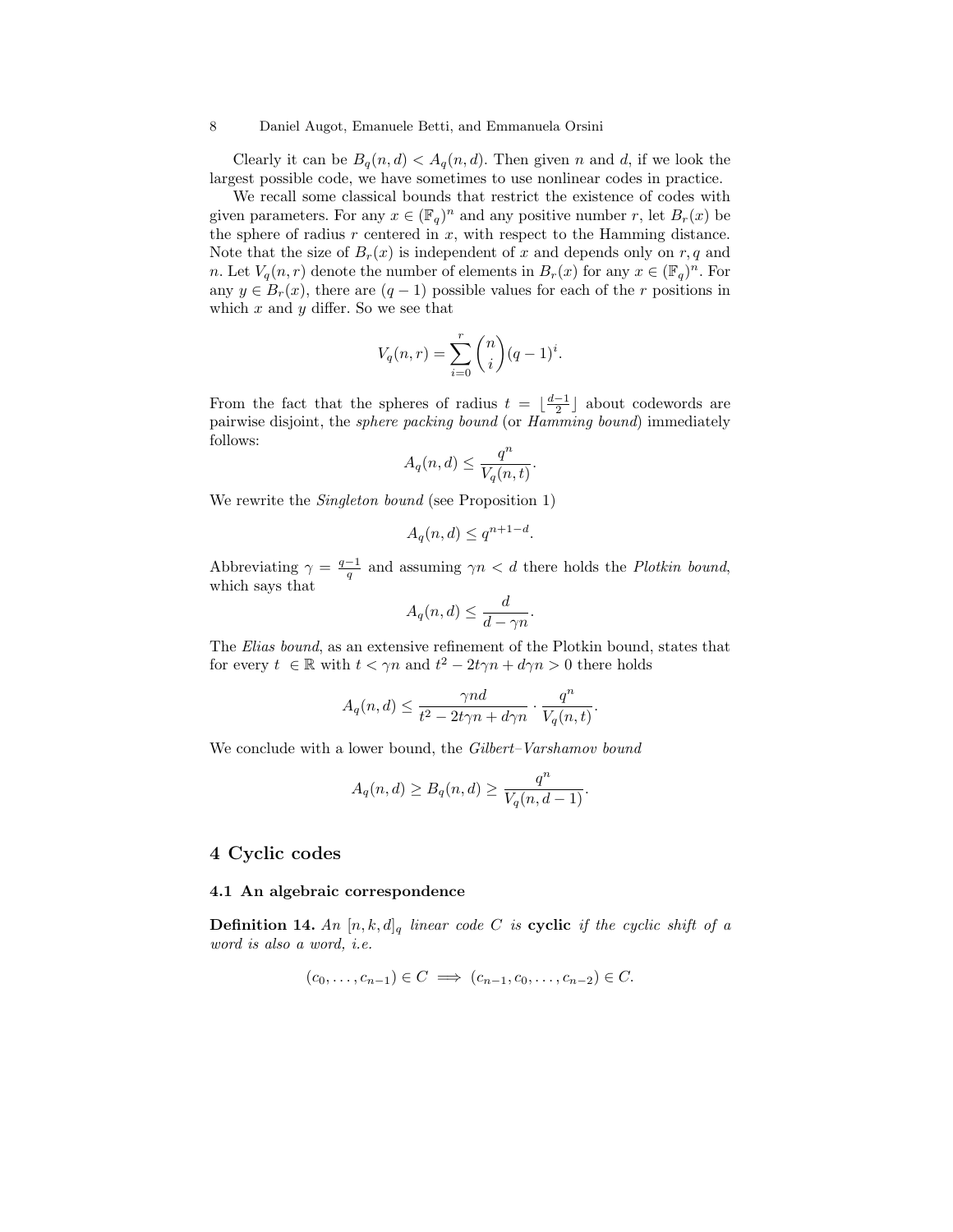To describe algebraic properties of cyclic codes, we need to introduce a new structure. We consider the univariate polynomial ring  $\mathbb{F}_q[x]$  and the ideal  $I = \langle x^n - 1 \rangle$ . We denote by R the ring  $\mathbb{F}_q[x]/I$  . We construct a bijective correspondence between the vectors of  $(\mathbb{F}_q)^n$  and residue classes of polynomials in R:

$$
\mathbf{v} = (v_0, \dots, v_{n-1}) \longleftrightarrow v_0 + v_1 x + \dots + v_{n-1} x^{n-1}.
$$

We can view linear codes as subsets of the ring  $R$ , thanks to the correspondence below. The following theorem points out the algebraic structure of cyclic codes.

**Theorem 4.** Let C be an  $[n, k, d]_q$  code, then C is cyclic if and only if C is an ideal of R.

*Proof.* Multiplying by x modulo  $x<sup>n</sup> - 1$  corresponds to a cyclic shift:

$$
(c_0, c_1, \dots, c_{n-1}) \to (c_{n-1}, c_0, \dots, c_{n-2})
$$
  

$$
x(c_0 + c_1 x + \dots + c_{n-1} x^{n-1}) = c_{n-1} + c_0 x + \dots + c_{n-2} x^{n-2}.
$$

Since  $R$  is a principal ideal ring, if  $C$  is not trivial there exists a unique monic polynomial  $g$  that generates  $C$ . We call  $g$  the *generator polynomial* of C. Note that g divides  $x^n - 1$  in  $\mathbb{F}_q[x]$ . If the dimension of the code C is k, the generator polynomial has degree  $n - k$ .

A generator matrix can easily be given by using the coefficients of the generator polynomial  $g = \sum_{i=0}^{n-k} g_i x^i$ :

$$
G = \begin{pmatrix} g \\ xg \\ \vdots \\ x^kg \end{pmatrix} = \begin{pmatrix} g_0 & g_1 & \dots & g_{n-k} & 0 & \dots & 0 \\ 0 & g_0 & \dots & g_{n-k-1} & g_{n-k} & 0 & \dots \\ \vdots & \vdots & \vdots & \vdots & \vdots & \vdots \\ 0 & \dots & 0 & g_0 & g_1 & \dots & g_{n-k} \end{pmatrix}.
$$

Moreover, a polynomial  $f$  in  $R$  belongs to the code  $C$  if and only if there exists q in R such that  $qg = f$ .

Since the generator polynomial is a divisor of  $x<sup>n</sup> - 1$  and is unique, the parity-check polynomial of C is well defined as the polynomial  $h(x)$  in R such that  $h(x) = (x^n - 1)/g(x)$ . The parity-check polynomial provides a simple way to check if an  $f(x)$  in R belongs to C, since

$$
f(x) \in C \Leftrightarrow f(x) = q(x)g(x) \Leftrightarrow f(x)h(x) = q(x)(g(x)h(x)) = 0
$$
in R.

**Proposition 3.** Let  $h(x)$ ,  $g(x)$  be, respectively, the parity-check and the generator polynomial of the cyclic code C. The dual code  $C^{\perp}$  is cyclic with generator polynomial

$$
g^{\perp}(x) = x^{\deg(h)}h(x^{-1}).
$$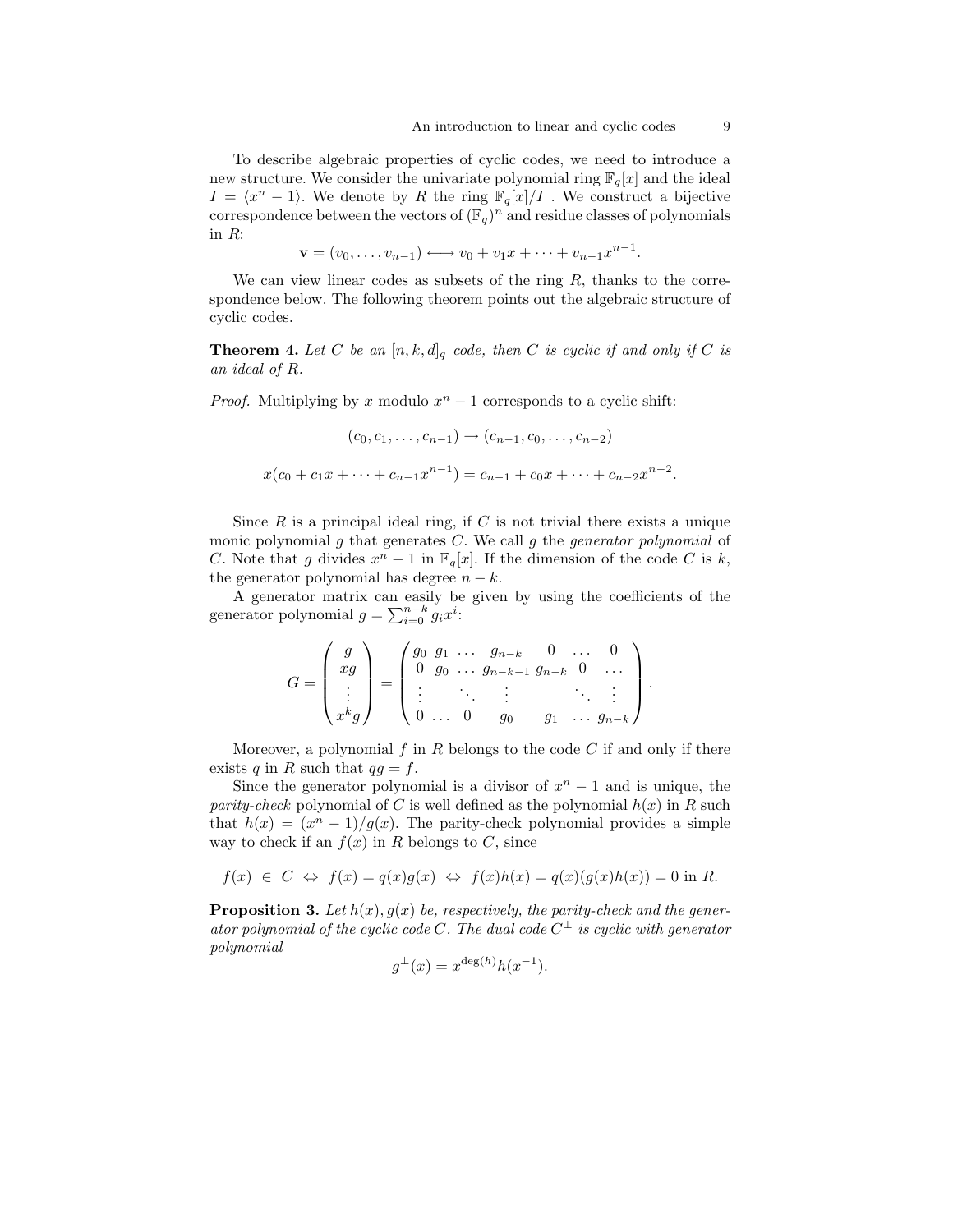*Proof.* The generator matrix obtained by  $g^{\perp}(x)$  has the form:

$$
H = \begin{pmatrix} h_k & \dots & h_1 & h_0 \\ h_k & \dots & h_1 & h_0 \\ \vdots & & & \\ h_k & \dots & h_1 & h_0 \end{pmatrix}.
$$

Given c in R, the *i*-th component of  $H \cdot c^T$  is  $x^i h(x)c(x)$ , which vanishes if and only if  $c \in C$ .

#### 4.2 Encoding and decoding with cyclic codes

The properties of cyclic codes suggest a very simple method to encode a message. Let C be an  $[n, k, d]_q$  cyclic code with generator polynomial g, then C is capable of encoding q–ary messages of length k and requires  $n - k$ redundancy symbols.

Let  $m = (m_0, \ldots, m_{k-1})$  be a message to encode, we consider its polynomial representation  $m(x)$  in R. To obtain an associated word it is sufficient to multiply  $m(x)$  by the generator polynomial  $g(x)$ :

$$
c(x) = m(x)g(x) \in C.
$$

Even if this way to encode is the simpler, another procedure is used to obtain a systematic encoding, which again exploits some properties of the polynomial ring.

Given the message  $m(x)$ , multiply it by  $x^{n-k}$  and divide the result by g, obtaining:

$$
m(x)x^{n-k} = q(x)g(x) + r(x)
$$

where  $\deg(r(x)) < \deg(g(x)) = n - k$ . So the remainder can be thought of as an  $(n - k)$ -vector. Joining the k-vector m with the  $(n - k)$ -vector r we obtain an  $n$ -vector  $c$ , which is the encoded word, i.e.:

$$
c(x) = m(x)x^{n-k} + r(x).
$$

This way, in the absence of errors the decoding is immediate: the message is formed by the last k components of the received word.

On the other hand, the receiver does not know if no errors have occurred during transmission, but it is sufficient to check if the remainder of the division of the received polynomial by  $g$  is equal to zero to state that it is most likely that no errors have occurred.

It is not hard to prove that if an error e occurred during the transmission, the remainder of the division by  $q$  in the procedure below gives exactly the syndrome associated to  $e$ , and then we can find  $e$  in the same way as described for linear codes.

Other decoding procedures exist for particular cyclic codes, such as the BCH codes, which work faster than the procedure above. (See Section 7).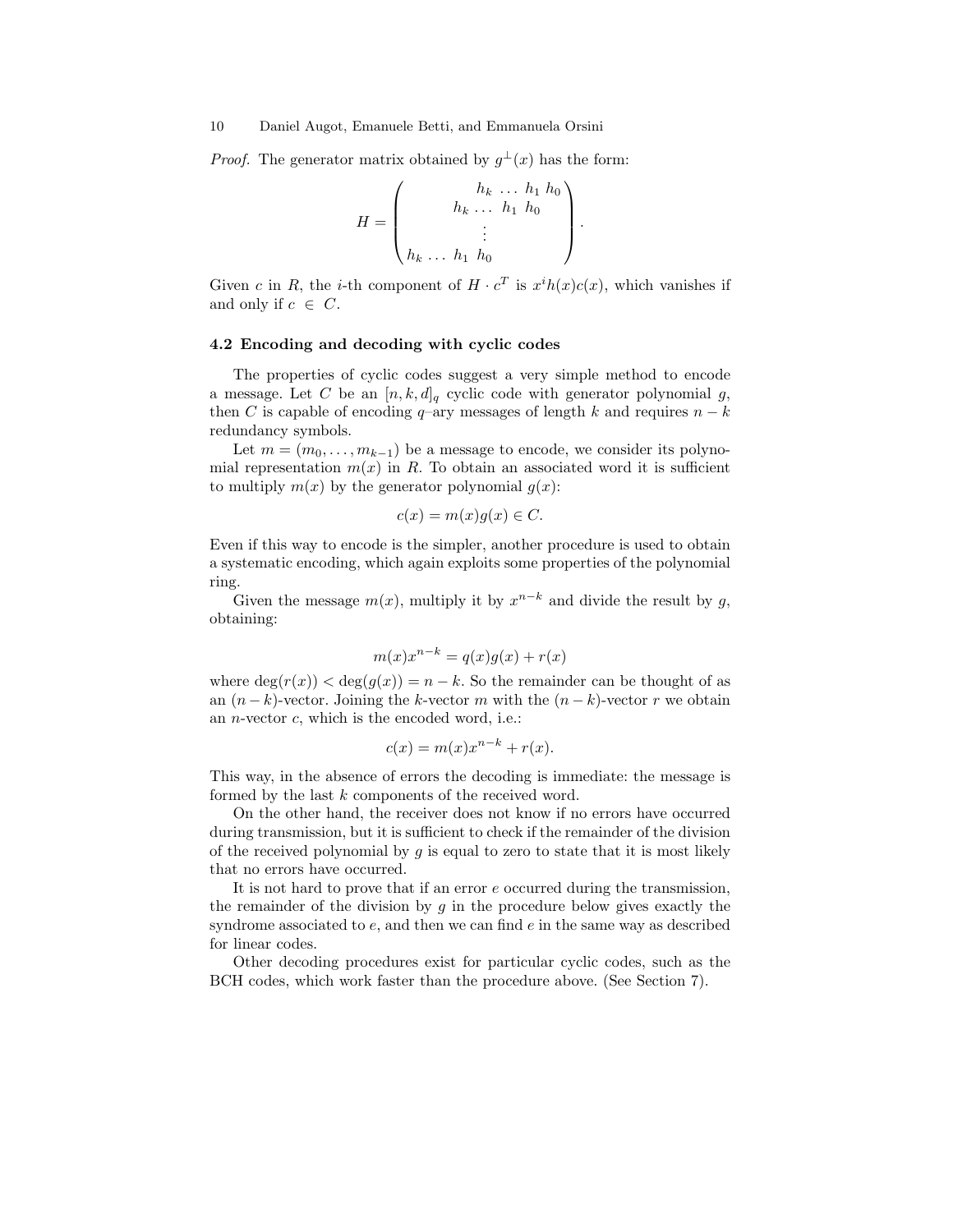#### 4.3 Zeros of cyclic codes

Cyclic codes of length n over  $\mathbb{F}_q$  are generated by divisors of  $x^n - 1$ . Let

$$
x^n - 1 = \prod_{j=1}^r f_j, \qquad f_j \text{ irreducible over } \mathbb{F}_q.
$$

Then to any cyclic code of length n over  $\mathbb{F}_q$  there corresponds a subset of  ${f_j}_{j=1}^r$ . A very interesting case <sup>4</sup> is when  $\text{GCD}(n,q) = 1$ . Let  $\mathbb{F} = \mathbb{F}_{q^m}$  be the splitting field of  $x^n - 1$  over  $\mathbb{F}_q$  and let  $\alpha$  be a primitive *n*-th root of unity over  $\mathbb{F}_q$ . We have:

$$
x^{n} - 1 = \prod_{i=0}^{n-1} (x - \alpha^{i}).
$$

In this case the generator polynomial of  $C$  has powers of  $\alpha$  as roots. We remember that, given  $g \in \mathbb{F}_q[x]$ , if  $g(\alpha^i) = 0$  then  $g(\alpha^{qi}) = 0$ .

**Definition 15.** Let C be an  $[n, k, d]_q$  cyclic code with generator polynomial  $g_C$ , with  $GCD(n, q) = 1$ . The set:

$$
S_{C,\alpha} = S_C = \{i_1, \ldots, i_{n-k} \mid g_C(\alpha^{i_j}) = 0, j = 1, \ldots, n-k\}
$$

is called the complete defining set of  $C$ .

We can collect the integers modulo n into  $q$ -cyclotomic classes  $C_i$ :

$$
\{0, \ldots, n-1\} = \bigcup C_i, \quad C_i = \{i, qi, \ldots, q^r i\},
$$

where r is the smallest positive integer such that  $i \equiv iq^r(\mod n)$ . So the complete defining set of a cyclic code is collection of q-cyclotomic classes.

From now on we fix a primitive n-th root of unity  $\alpha$  and we write  $S_{C,\alpha} =$  $S_C$ . A cyclic code is defined by its complete defining set, since

$$
C = \{c \in R \mid c(\alpha^i) = 0, \ i \in S_C\} \Longleftrightarrow g_C = \prod_{i \in S_C} (x - \alpha^i).
$$

By this fact it follows that

$$
H = \begin{pmatrix} 1 & \alpha^{i_1} & \alpha^{2i_1} & \cdots & \alpha^{(n-1)i_1} \\ 1 & \alpha^{i_2} & \alpha^{2i_2} & \cdots & \alpha^{(n-1)i_2} \\ \vdots & \vdots & \vdots & \ddots & \vdots \\ 1 & \alpha^{i_{n-k}} & \alpha^{2i_{n-k}} & \cdots & \alpha^{(n-1)i_{n-k}} \end{pmatrix}
$$

<sup>&</sup>lt;sup>4</sup> In [10] is shown that if there exists a family of "good" codes  $\{C_m\}_m$  over  $\mathbb{F}_q$  of lengths m with  $GCD(m, q) \neq 1$ , there exists a family  ${C'_n}_n$  with  $GCD(n, q) = 1$ with the same properties.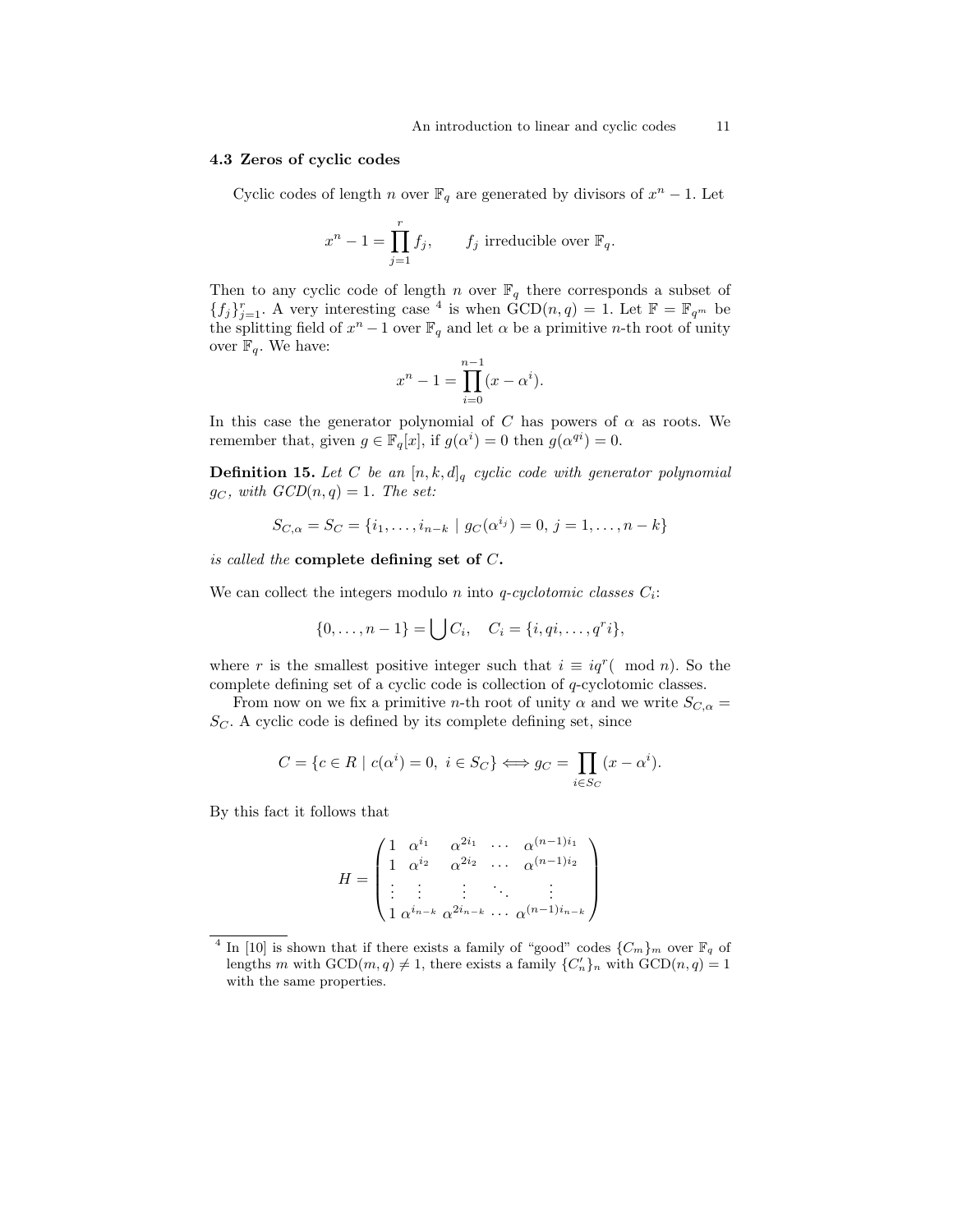is a parity-check (defined over  $\mathbb{F}_{q^m}$ ) matrix for C, since

$$
Hc^{T} = \begin{pmatrix} c(\alpha^{i_1}) \\ c(\alpha^{i_2}) \\ \vdots \\ c(\alpha^{i_{n-k}}) \end{pmatrix} = \underline{0} \Leftrightarrow c \in C.
$$

Remark 3. H maybe defined over  $\mathbb{F}_{q^m}$ , but C is its nullspace over  $\mathbb{F}_q$ .

Remark 4. We note that, as  $S_C$  is partitioned into cyclotomic classes, there are some subsets  $S_C'$  of  $S_C$  any of them sufficient to specify the code unambiguosly and we call any such  $S_C'$  a **defining set**.

## 5 Some examples of cyclic codes

#### 5.1 Hamming and simplex codes

Definition 16. A code which attains the Hamming bound (see Section 3) is called a perfect code.

In other words, a code is said to be perfect if for every possible vector  $v$  in  $(\mathbb{F}_q)^n$  there is a unique word  $c \in C$  such that  $d_H(v, c) \leq t$ .

Let C be an  $[n, n-r, d]_q$  code with parity-check matrix  $H \in (\mathbb{F}_q)^{r \times n}$ . We denote by  $\{H_i\}_{i=1}^n$  the set of columns of H. We observe that if two columns  $H_i, H_j$  belongs to the same line in  $(\mathbb{F}_q)^r$  (i.e.  $H_j = \lambda H_i$ ), then the vector

$$
c = (0, \ldots, 0, -\lambda, 0, \ldots, 0, 1, 0, \ldots, 0)
$$
  
*i j*

belongs to C, since  $Hc^T = 0$ . Then  $d(C) \leq 2$ . On other hand, if we construct a parity-check matrix  $H$  such that the columns  $H_i$  belong to different lines, the corresponding linear code has distance at least 3.

Definition 17. An Hamming Code is a linear code for which the set of columns of  $H \in (\mathbb{F}_q)^{n \times r}$  contains exactly one element different from zero of every line in  $(\mathbb{F}_q)^r$ .

By the definition above, given two columns  $H_i, H_j$  of H, there exists a third column  $H_k$  of H, and  $\lambda \in \mathbb{F}_q$  such that  $H_k = \lambda (H_i + H_j)$ . This fact implies that

$$
c = (0, \ldots, 0, -\lambda, 0, \ldots, 0, -\lambda, 0, \ldots, 0, 1, 0, \ldots, 0)
$$
  
*i j k*

is a word, and hence the minimum distance of a Hamming code is 3. In the vector space  $(\mathbb{F}_q)^r$  there are  $n = \frac{q^r - 1}{q - 1}$  distinct lines, each with  $q - 1$  elements different from zero. Hence: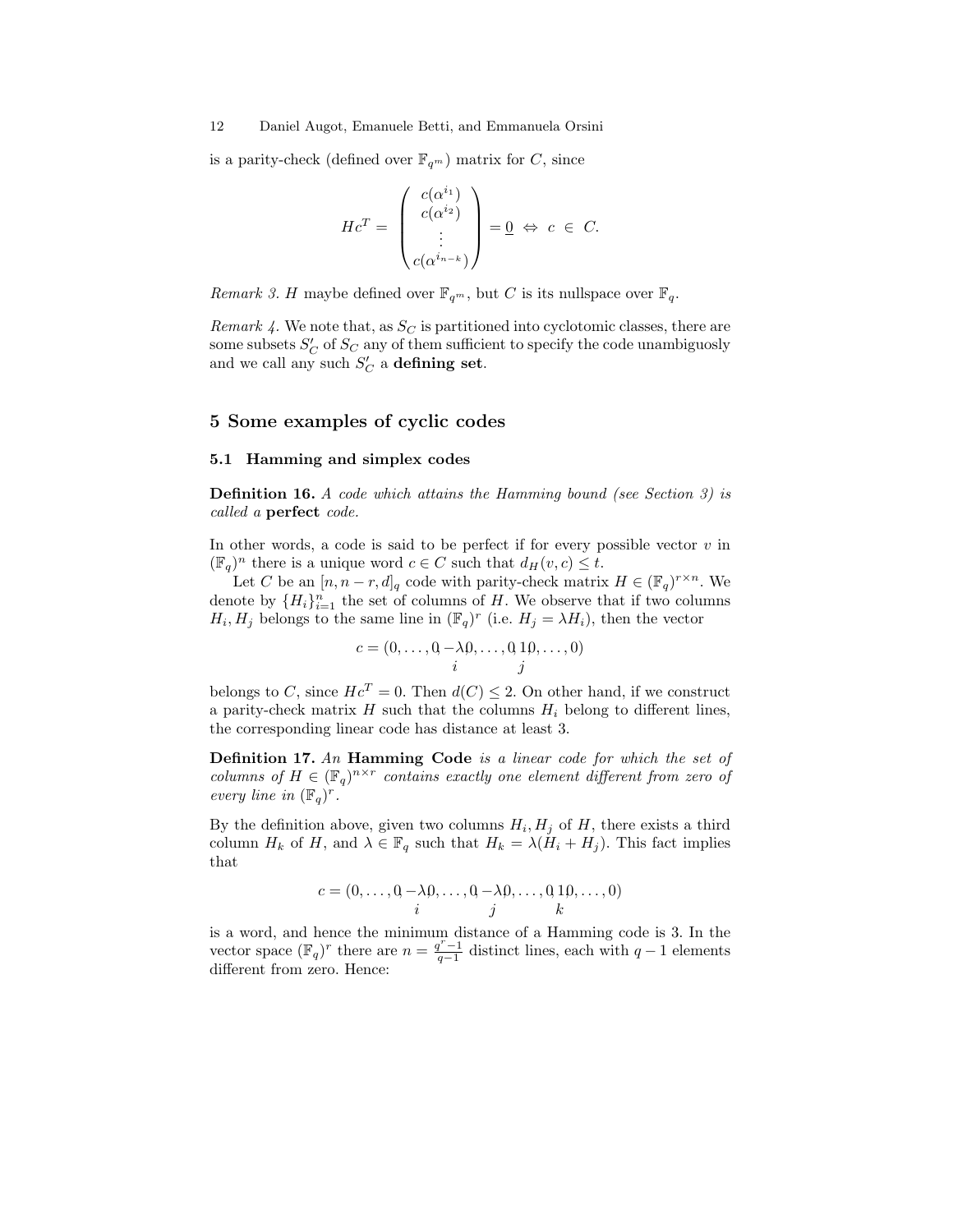**Proposition 4.** An  $[n, k, d]_q$  code is a Hamming code, if and only if  $n = \frac{q^r - 1}{q - 1}$ ,  $k = n - r, d = 3, for some  $r \in \mathbb{N}^*$ .$ 

On the other hand, a direct computation shows that:

Proposition 5. The Hamming codes are perfect codes.

*Example 3.* Let C be the  $[7, 4, 3]_2$  code with parity-check matrix:

$$
H = \left(\begin{array}{rrr} 1 & 0 & 1 & 0 & 1 & 0 & 1 \\ 0 & 1 & 1 & 0 & 0 & 1 & 1 \\ 0 & 0 & 0 & 1 & 1 & 1 & 1 \end{array}\right).
$$

Then C is an  $[7, 4, 3]$  Hamming code. Note that the columns of H are exactly the non-zero vectors of  $\mathbb{F}_2^3$ .

The following theorem states that Hamming codes are cyclic.

**Theorem 5.** Let  $n = (q^r - 1)/(q - 1)$ . If  $GCD(n, q - 1) = 1$ , then the cyclic code over  $\mathbb{F}_q$  of length n with defining set  $\{1\}$  is a  $[n, n-r, 3]$  Hamming code.

*Proof.* By Proposition 4 it is sufficient to show that the distance of  $C$  is equal to 3. The Hamming bound applied to C ensures that the distance cannot be greater than 3; we show that it can not be 2 (it is obvious that it is not one). Let  $\alpha$  be a primitive *n*-th root of unity over  $\mathbb{F}_q$  such that  $c(\alpha) = 0$  for c in C. If c is a word of weight 2 with nonzero coefficients  $c_i$  and  $c_j$   $(i < j)$ , then  $c_i\alpha^i + c_j\alpha^j = 0$ . Then  $\alpha^{j-i} = -c_i/c_j$ . Since  $-c_i/c_j \in \mathbb{F}_q^*, \alpha^{(j-i)(q-1)} = 1$ . Now  $GCD(n, q-1) = 1$  implies that  $\alpha^{j-i} = 1$ , but this is a contradiction since  $0 < j - i < n$  and the order of  $\alpha$  is n.

*Example 4.* The Hamming code of Example 3 can be viewed as the  $[7, 4, 3]_2$ cyclic code with generator polynomial  $g = x^3 + x + 1$ .

We have seen that the dual code of a cyclic code is cyclic itself. This means in particular that the dual of a Hamming code is cyclic.

Definition 18. The dual of a Hamming code is called a simplex code.

The simplex code has the following property:

**Proposition 6.** A simplex code is a  $[(q^r-1)/(q-1), r, q^{r-1}]$  constant weight  $code\ over\ \mathbb{F}_q$ .

#### 5.2 Quadratic residue codes

Let n be an odd prime. We denote by  $\mathcal{Q}_n \subset \{1, \ldots, n-1\}$  the set of quadratic residues modulo n, i.e.:

 $\mathcal{Q}_n = \{k \mid k \equiv x^2 \mod(n) \text{ for some } x \in \mathbb{Z}\}.$ 

If q is a quadratic residue modulo n, it is easy to see that  $\mathcal{Q}_n$  is a collection of q-cyclotomic classes with cardinality  $(n-1)/2$ . Then we can give the following definition.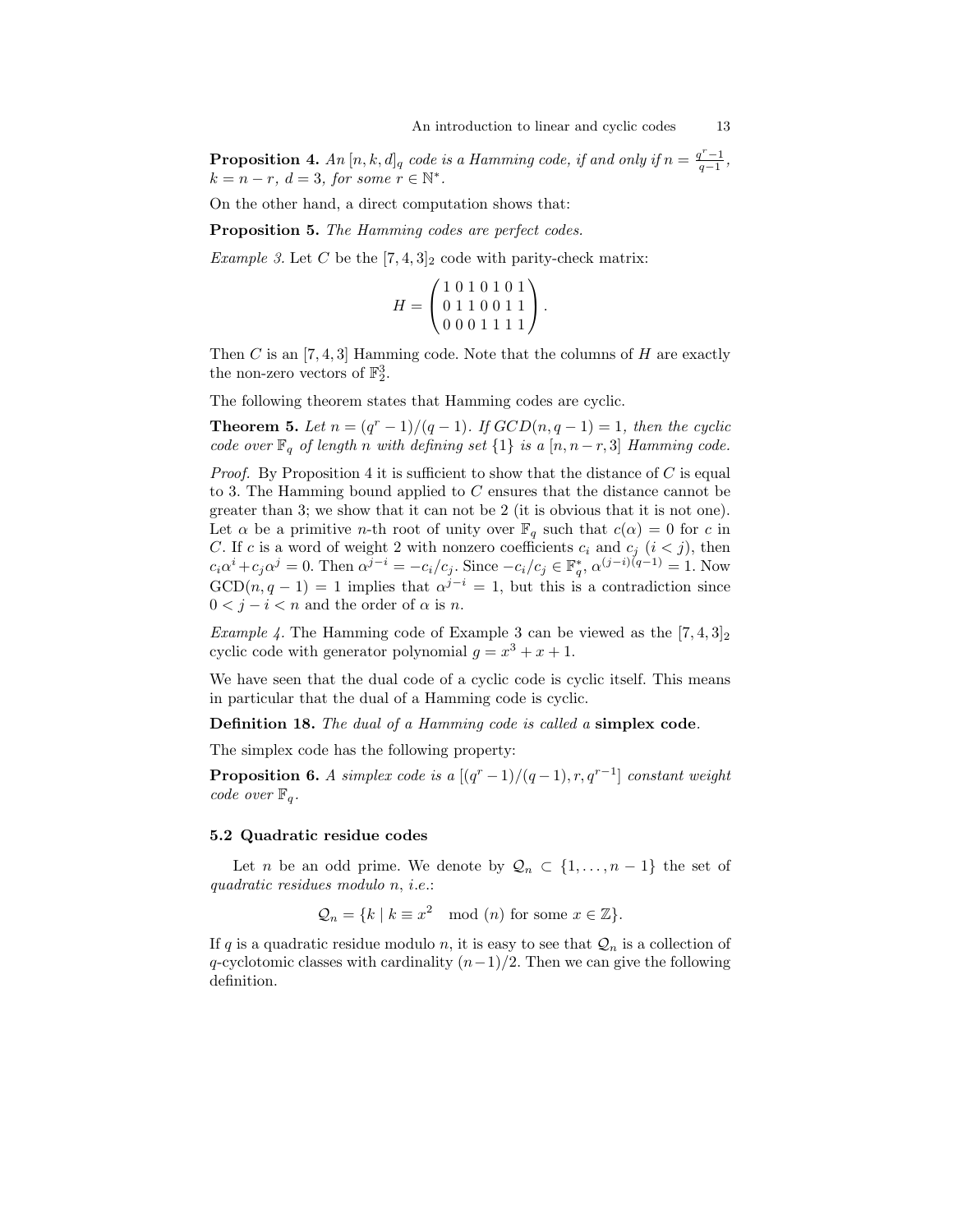**Definition 19.** Let n be a positive integer relatively prime to q and let  $\alpha$  be a primitive n-th root of unity. Suppose that n is an odd prime and q is a quadratic residue modulo n. The  $[n,(n-1)/2+1]_q$  cyclic code with complete defining set  $\mathcal{Q}_n$  is called **quadratic residue code**.

*Example 5.* The  $[23, 12, 7]_2$  quadratic residue code is the **perfect binary Go**lay code.

## 6 BCH codes

**Theorem 6 (BCH bound).** Let C be an  $[n, k, d]_q$  cyclic code with defining set  $S_C = \{i_1, \ldots, i_{n-k}\}\$  and let  $(n, q) = 1$ . Suppose there are  $\delta - 1$  consecutive numbers in  $S_C$ , say  $\{m_0, m_0 + 1, \ldots, m_0 + \delta - 2\} \subset S_C$ . Then

 $d > \delta$ .

**Definition 20.** Let  $S = (m_0, m_0 + 1, \ldots, m_0 + \delta - 2)$  be such that

 $0 \leq m_0 \leq \cdots \leq m_0 + \delta - 2 \leq n-1$ 

If C is the  $[n, k, d]_q$  cyclic code with defining set S, we say that C is a **BCH** code of designed distance  $\delta$ . The BCH code is called narrow sense if  $m_0 = 1$  and it is called **primitive** if  $n = q^m - 1$ .

*Example 6*. We consider the polynomial  $x^7 - 1$  over  $\mathbb{F}_2$ :

$$
f_0 \t f_1 \t f_3
$$
  

$$
x^7 - 1 = (x+1) (x^3 + x^2 + 1) (x^3 + x + 1)
$$

Let C be the cyclic code generated by  $g = f_0 \cdot f_1$ . Then  $S_C = \{0, 1, 2, 4\}$  with respect to a primitive *n*-th root of unity  $\alpha$  s.t.  $f_1(\alpha) = 0$ . C is a [7, 3, d]<sub>2</sub> code with  $S_C = \{0, 1, 2, 4\}$  and so it is a BCH code of designed distance  $\delta = 4$ . The BCH bound ensures that the minimum distance is at least 4. On the other hand, the generator polynomial

$$
g(x) = x^4 + x^2 + x + 1
$$

has weight 4 and we finally can state that  $d = 4$ .

#### 6.1 On the optimality of BCH codes

**Definition 21.** Given n and d two integers, a code is said to be optimal if it has maximal size in the class of codes with length n and distance d.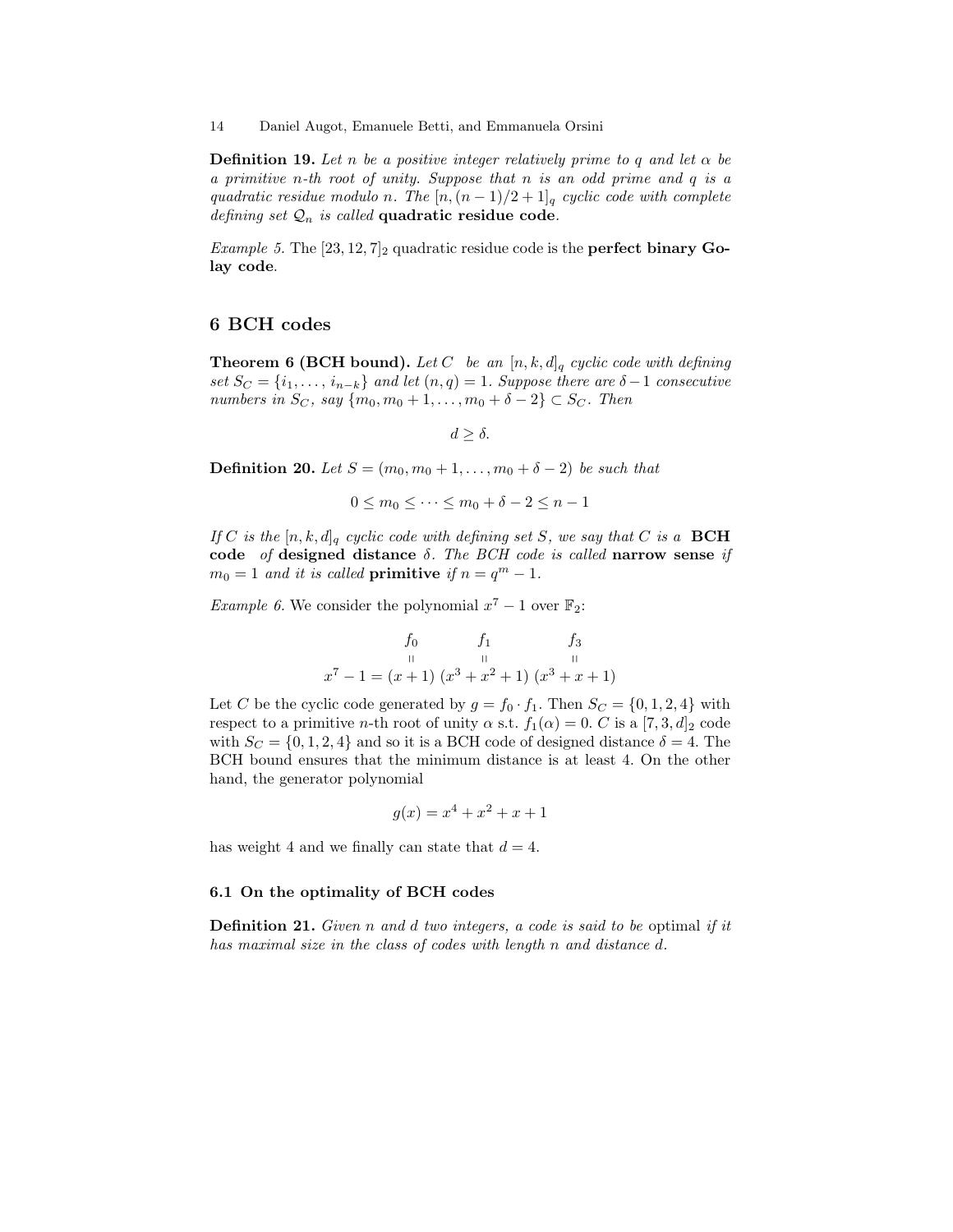Theorem 7. Narrow sense primitive binary BCH codes of fixed minimum distance are optimal when the length is large, but the relative distance

$$
d/n \to 0.
$$

In other words, consider such an  $[n, k, d]_2$  BCH code, with  $t = \lfloor \frac{d-1}{2} \rfloor$ , then  $k \geq n - mt$ . Then there does not exist a  $t + 1$  correcting code with the same length and dimension.

*Proof.* Let t be fixed, and let  $n = 2<sup>m</sup> - 1$  go to infinity. Then

$$
V_2(n, t+1) = \sum_{i \le t+1} \binom{n}{i} > \binom{n}{t+1}
$$
  
= 
$$
\frac{n!}{(t+1)!(n-t-1)!}
$$
  
= 
$$
O\left(\frac{1}{(t+1)!} \cdot n^{t+1}\right)
$$
  

$$
\sim \frac{1}{(t+1)!} 2^{m(t+1)} \gg 2^{mt} > 2^{n-k}.
$$

This means that the Hamming bound is exceeded for the parameters  $n, k$  and  $t+1$ , which implies that a  $t+1$  error correcting code does not exist.

A precise evaluation of the length n such that an  $[n, k, n - mt]$  BCH code is optimal is given in [3], p. 299.

We now define a subclass of BCH codes that are always optimal.

**Definition 22.** A Reed Solomon code over  $\mathbb{F}_q$  is a BCH code with length  $n = q - 1.$ 

Note that if  $n = q - 1$  then  $x<sup>n</sup> - 1$  splits into linear factors. If the designed distance is d, then the generator polynomial of a RS code has the form  $g(x) =$  $(x - \alpha^{i_0})(x - \alpha^{i_0+1}) \cdots (x - \alpha^{i_0+d-1})$  and  $k = n - d + 1$ . It follows that RS codes are MDS codes.

## 7 Decoding BCH codes

There are several algorithms for decoding BCH codes. In this section we briefly discuss the method, first developed in 1975 by Sugiyama et al. ([32]), that uses the extended Euclidean algorithm to solve the key equation. Note that the Berlekamp–Massey algorithm ([2],[23]) is preferable in practice.

Let C be a BCH code of length n over  $\mathbb{F}_q$ , with designed distance  $\delta = 2t+1$ (where t is the error correction capability of the code), and let  $\alpha$  be a primitive n-th root of unity in  $\mathbb{F}_{q^m}$ . We consider a word  $c(x) = c_0 + \cdots + c_{n-1}x^{n-1}$  and we assume that the received word is  $v(x) = v_0 + \cdots + v_{n-1}x^{n-1}$ . Then the error vector can be represented by the error polynomial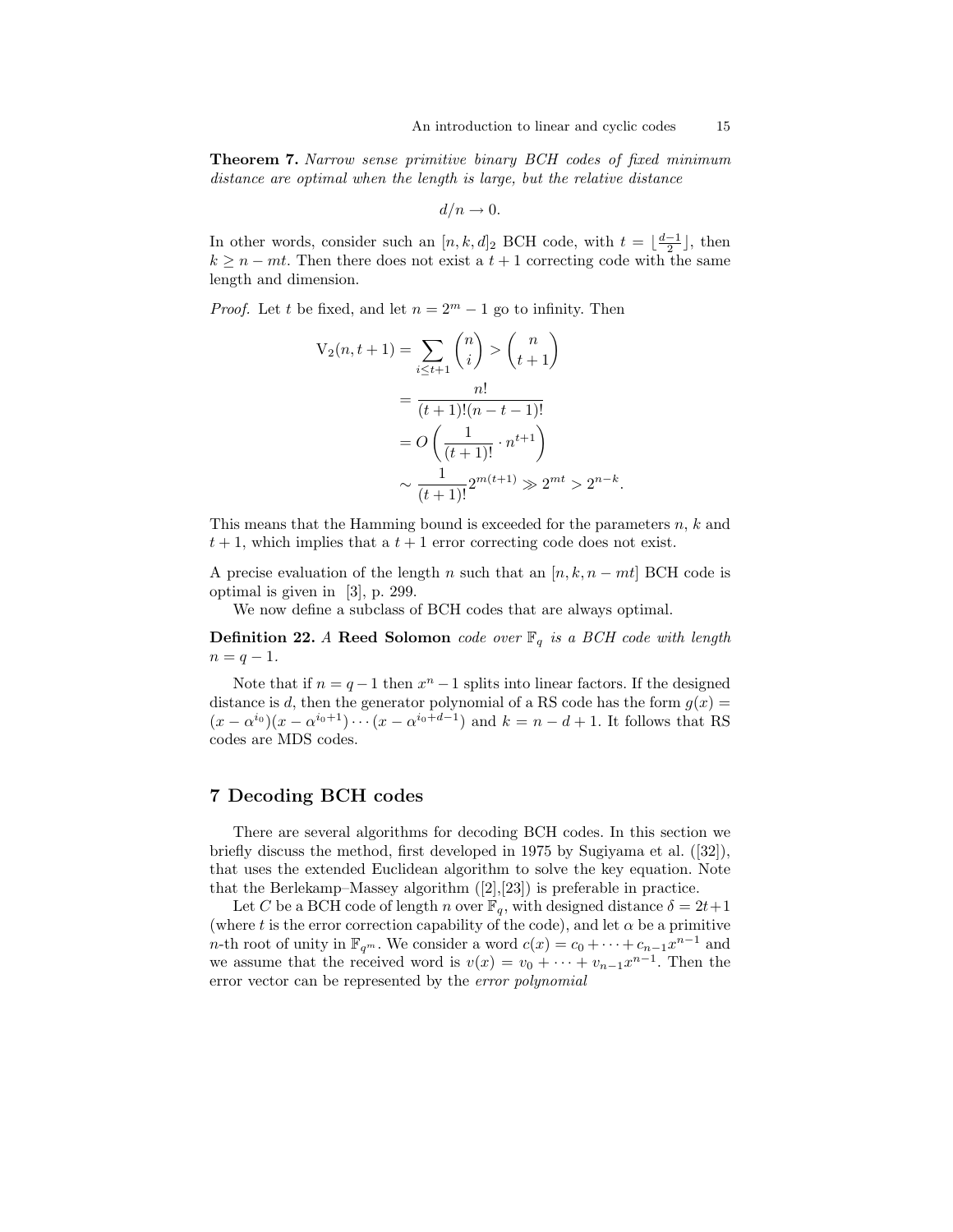$$
e(x) = v(x) - c(x) = e_0 + e_1 x + \dots + e_{n-1} x^{n-1}.
$$

If the weight of e is  $\mu \leq t$ , let

$$
L = \{l \mid e_l \neq 0, 0 \le l \le n - 1\}
$$

be the set of the *error positions*, and  $\{\alpha^l \mid l \in L\}$  the set of the *error locators*. Then the classical error locator polynomial is defined by

$$
\sigma(x) = \prod_{l \in L} (1 - x\alpha^l),
$$

i.e. the univariate polynomial which has as zeros the reciprocal of the error locations. The error locations can also be obtained by the plain error locator polynomial, that is

$$
L_e(x) = \prod_{l \in L} (x - \alpha^l).
$$

The error evaluator polynomial is defined by

$$
\omega(x) = \sum_{l \in L} e_l \alpha^l \prod_{i \in L \setminus \{l\}} (1 - x \alpha^i).
$$

The importance of finding the two polynomials  $\sigma(x)$  and  $\omega(x)$  is clear to correct the errors: an error is in the positions l if and only if  $\sigma(\alpha^{-l}) = 0$  and in this case the value of the error is:

$$
e_l = -\alpha^l \frac{\omega(\alpha^{-l})}{\sigma'(\alpha^{-l})},\tag{1}
$$

in fact, since the derivative  $\sigma'(x) = \sum_{l \in L} -\alpha^l \prod_{i \neq l} (1 - x \alpha^i)$ , so  $\sigma'(\alpha^{-l}) =$  $-\alpha^l \prod_{i \neq l} (1 - \alpha^{i-l})$  and  $\sigma'(\alpha^{-l}) \neq 0$ . The goal of decoding can be reduced to determine the error locator polynomial and apply an exahustive search of the roots to obtain the error positions. We will need the following lemma later on.

**Lemma 1.** The polynomials  $\sigma(x)$  and  $\omega(x)$  are relatively prime.

*Proof.* It is an obvious consequence of the fact that no zero of  $\sigma(x)$  is a zero of  $\omega(x)$ .

We are now ready to describe the decoding algorithm.

#### The first step: the key equation

At the first step we calculate the syndrome of the received vector  $v(x)$ :

$$
Hv^{T} = \begin{pmatrix} 1 & \alpha & \alpha^{2} & \cdots & \alpha^{n-1} \\ 1 & \alpha^{2} & \alpha^{4} & \cdots & \alpha^{2(n-1)} \\ \vdots & \vdots & \vdots & \ddots & \vdots \\ 1 & \alpha^{\delta-1} & \alpha^{2(\delta-1)} & \cdots & \alpha^{(\delta-1)(n-1)} \end{pmatrix} \begin{pmatrix} e_0 \\ e_1 \\ \vdots \\ e_{n-1} \end{pmatrix} = \begin{pmatrix} e(\alpha) \\ e(\alpha^{2}) \\ \vdots \\ e(\alpha^{\delta-1}) \end{pmatrix} = \begin{pmatrix} S_1 \\ S_2 \\ \vdots \\ S_{2t} \end{pmatrix}
$$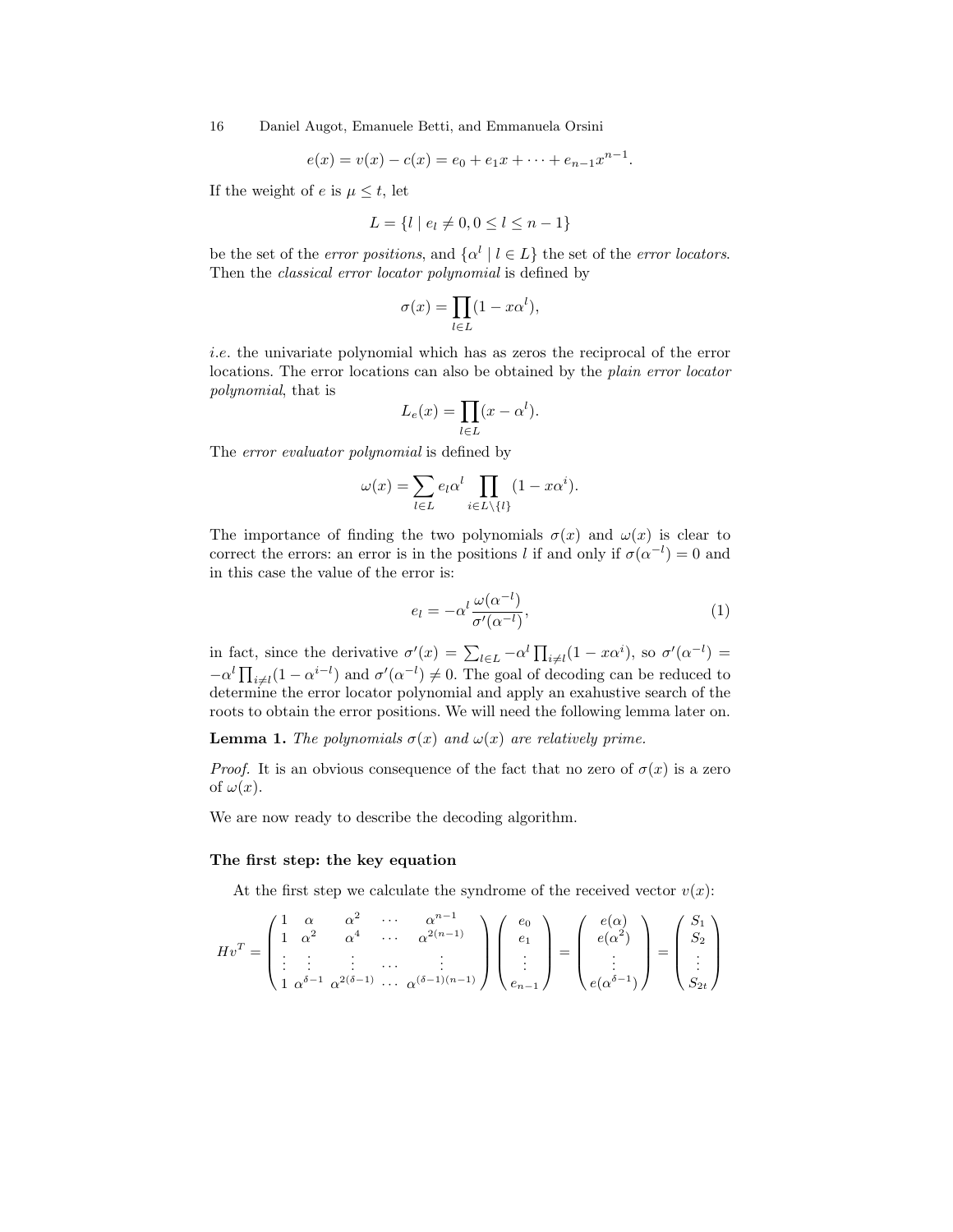.

We define the *syndrome polynomial*:

$$
S(x) = S_1 + S_2 x + \dots + S_{2t} x^{2t-1},
$$

where  $S_i = e(\alpha^i) = \sum_{l \in L} e_l \alpha^{il}$ ,  $i = 1, ..., 2t$ . The following theorem establishes a relation among  $\sigma(x)$ ,  $\omega(x)$  and  $S(x)$ .

**Theorem 8 (The key equation).** The polynomials  $\sigma(x)$  and  $\omega(x)$  satisfy:

 $\sigma(x)S(x) \equiv \omega(x) \pmod{x^{2t}}$  (key equation)

If there exist two polynomials  $\sigma_1(x)$ ,  $\omega_1(x)$ , such that  $deg(\omega_1(x)) < deg(\sigma_1(x)) \le$ t and that satisfy the key equation, then there is a polynomial  $\lambda(x)$  such that  $\sigma_1(x) = \lambda(x)\sigma(x)$  and  $\omega_1(x) = \lambda(x)\omega(x)$ .

Proof. Interchanging summations and the sum formula for a geometric series, we get

$$
S(x) = \sum_{j=1}^{2t} e(\alpha^j) x^{j-1} = \sum_{j=1}^{2t} \sum_{l \in L} e_l \alpha^{jl} x^{j-1}
$$

$$
= \sum_{l \in L} e_l \alpha^l \sum_{j=1}^{2t} (\alpha^l x)^{j-1} = \sum_{l \in L} e_l \alpha^l \frac{1 - (\alpha^l x)^{2t}}{1 - \alpha^l x}
$$

Thus

$$
\sigma(x)S(x) = \prod_{i \in L} (1 - \alpha^i x)S(x) = \sum_{l \in L} e_l \alpha^l (1 - (\alpha^l x)^{2t}) \prod_{i \neq l \in L} (1 - \alpha^i x).
$$

and then

$$
\sigma(x)S(x) \equiv \sum_{l \in L} e_l \alpha^l \prod_{i \neq l \in L} (1 - \alpha^i x) \equiv \omega(x) \pmod{x^{2t}}.
$$

Suppose we have another pair  $(\sigma_1(x), \omega_1(x))$  such that

$$
\sigma_1(x)S(x) \equiv \omega_1(x) \pmod{x^{2t}}
$$

and  $\deg(\omega_1(x)) < \deg(\sigma_1(x)) \leq t$ . Then

$$
\sigma(x)\omega_1(x) \equiv \sigma_1(x)\omega(x) \pmod{x^{2t}}
$$

and the degrees of  $\sigma(x)\omega_1(x)$  and  $\sigma_1(x)\omega(x)$  are strictly smaller than 2t. Since  $GCD(\sigma(x), \omega(x)) = 1$  by Lemma 1, there exists a polynomial  $\lambda(x)$  s.t.  $\sigma_1(x) =$  $\lambda(x)\sigma(x)$  and  $\omega_1(x) = \lambda(x)\omega(x)$ .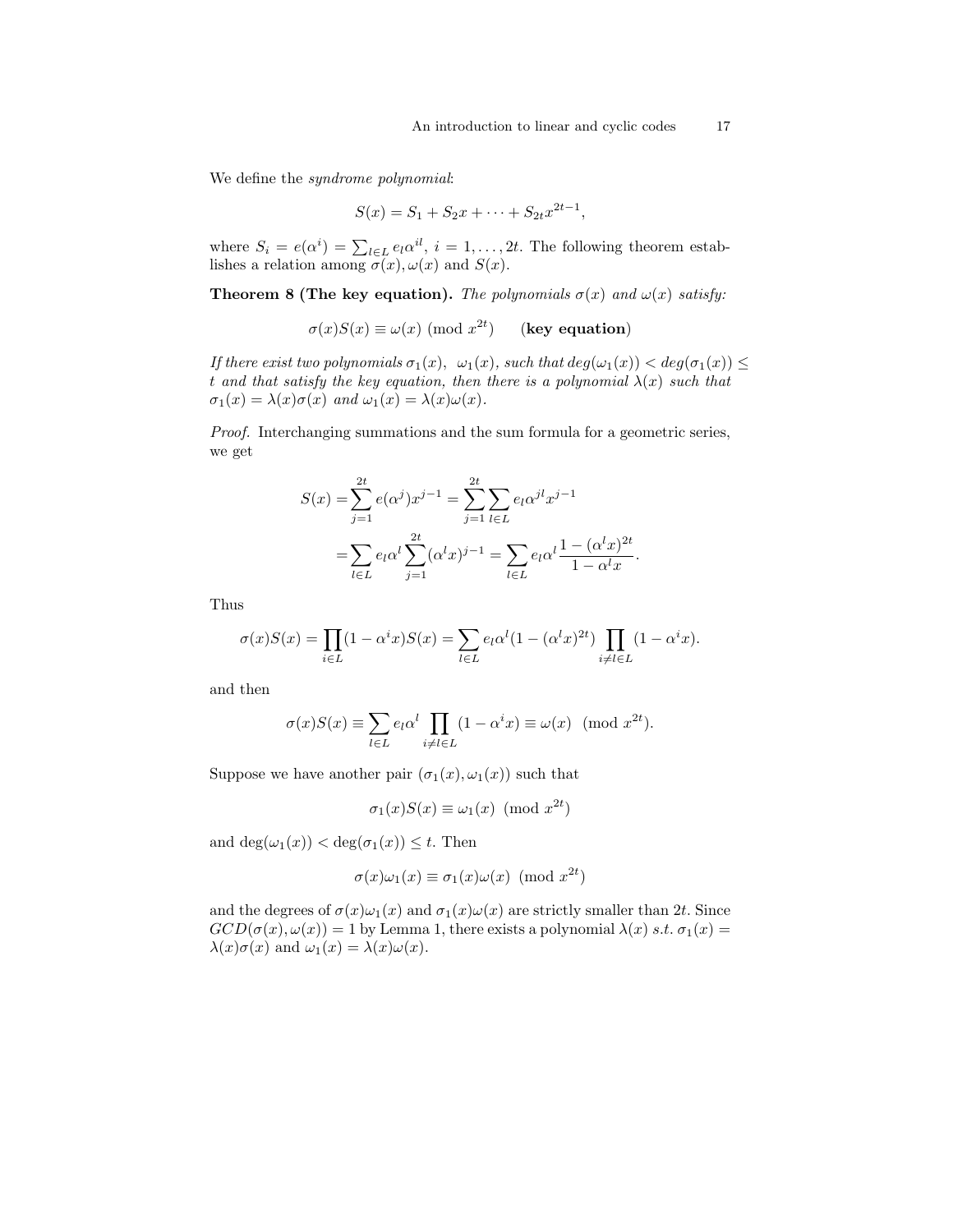#### The second step: the extended Euclidean algorithm

Once we have the syndrome polynomial  $S(x)$ , the second step of the decoding algorithm consists of finding  $\sigma(x)$  and  $\omega(x)$ , using the key equation.

**Theorem 9 (Bezout's Identity).** Let  $K$  be a field and  $f(x), g(x) \in K[x]$ . Let us denote  $d(x) = \gcd(f(x), g(x))$ . Then there are  $u(x), v(x) \in \mathcal{K}[x] \setminus \{0\},$ such that:

$$
f(x)u(x) + g(x)v(x) = d(x).
$$

It is well known that is possible to find the greatest common divisor  $d(x)$ and the polynomials  $u(x)$  and  $v(x)$  in Bezout's identity using the Extended Euclidean Algorithm (EEA). Suppose that  $deg(f(x)) > deg(g(x))$ , then let:

$$
u_{-1} = 1
$$
  $v_{-1} = 0$   $d_{-1} = f(x)$   
\n $u_0 = 0$   $v_0 = 1$   $d_0 = g(x)$ 

The first step of the Euclidean algorithm is:

$$
d_1(x) = d_{-1}(x) - q_1(x)d_0(x) = f(x) - q_1(x)g(x),
$$

so that

$$
u_1(x) = 1, v_1(x) = -q_1(x)
$$
 and

$$
deg(d_1) < deg(d_0)
$$
 and  $deg(v_1) < deg(d_{-1}) - deg(d_0)$ .

From the  $j$ -th step, we get:

$$
d_j(x) = d_{j-2}(x) - q_j(x)d_{j-1}(x)
$$
  
=  $u_{j-2}(x)f(x) + v_{j-2}(x)g(x) - q_j(x)[u_{j-1}(x)f(x) + v_{j-1}(x)g(x)]$   
=  $[-q_j(x)u_{j-1}(x) + u_{j-2}(x)]f(x) + [-q_j(x)v_{j-1}(x)f(x) + v_{j-2}(x)]g(x).$ 

This means:

$$
u_j(x) = -q_j(x)u_{j-1}(x) + u_{j-2}(x)
$$
 and  $v_j(x) = -q_j(x)v_{j-1}(x) + v_{j-2}(x)$ 

with  $\deg(d_j) \leq \deg(d_{j-1}), \deg(u_j) = \sum_{i=2}^j \deg(q_i), \deg(v_j) = \sum_{i=2}^j \deg(q_i)$ and  $\deg(v_j) = \deg(f) - \deg(d_{j-1})$ . The algorithm proceeds by dividing the previous remainder by the current remainder until this becomes zero.

| STEP 1 $\Big  d_{-1}(x) = q_1(x)d_0(x) + d_1(x),$                                                                                                                                                                | $\deg(d_1) < \deg(d_0)$ |
|------------------------------------------------------------------------------------------------------------------------------------------------------------------------------------------------------------------|-------------------------|
| STEP 2 $d_0(x) = q_2(x)d_1(x) + d_2(x)$ , $deg(d_2) < deg(d_1)$<br>$\vdots$<br>STEP j $d_{j-2}(x) = q_j(x)d_{j-1}(x) + d_j(x)$ , $deg(d_j) < deg(d_{j-1})$<br>$\vdots$<br>STEP k $d_{k-1}(x) = q_{k+1}(x)d_k(x)$ |                         |
|                                                                                                                                                                                                                  |                         |
|                                                                                                                                                                                                                  |                         |
|                                                                                                                                                                                                                  |                         |
|                                                                                                                                                                                                                  |                         |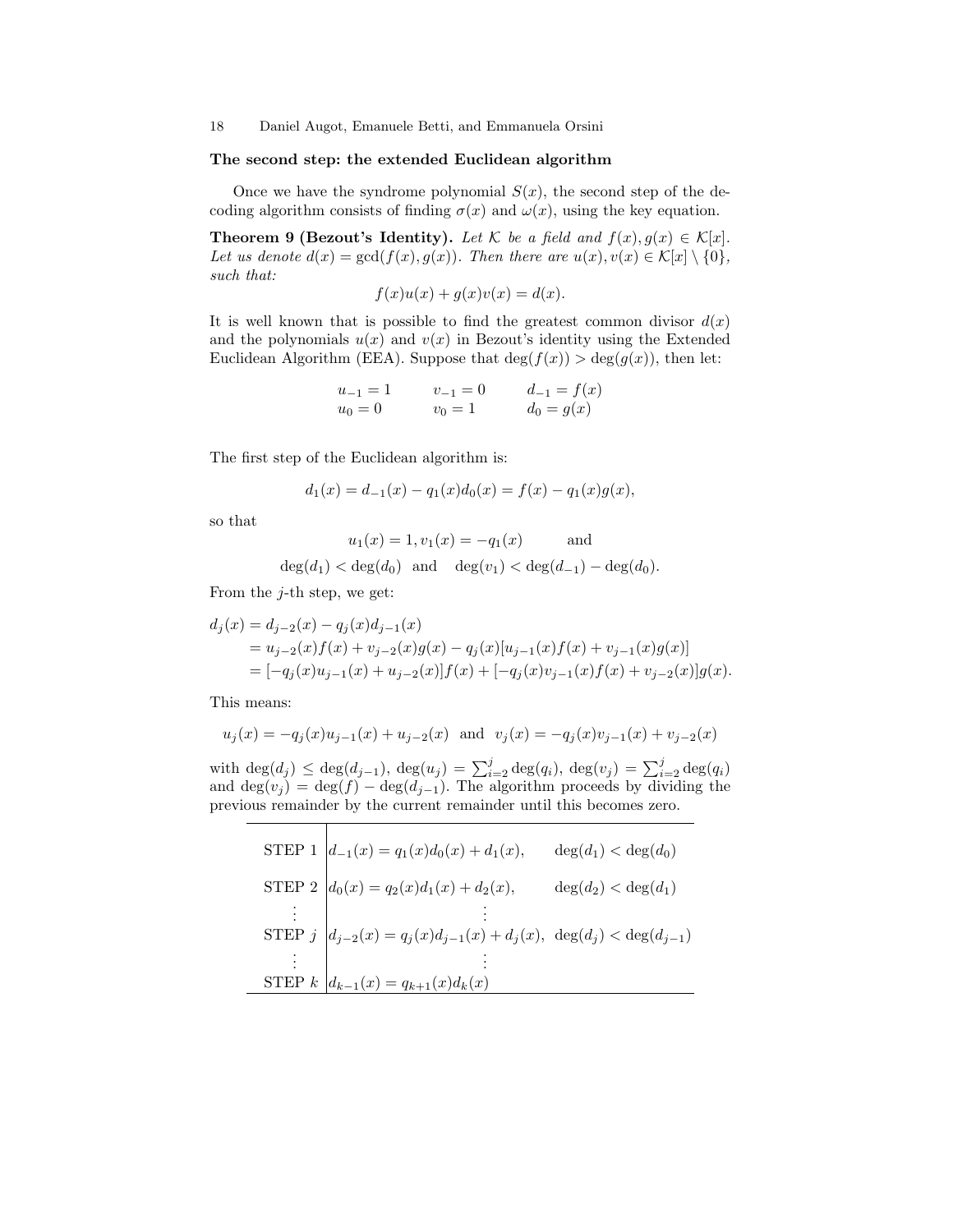We conclude that the  $GCD(f(x), g(x)) = GCD(d_{-1}(x), d_0(x)) = d_k(x)$ .

We would like to be able to find  $\omega(x)$  and  $\sigma(x)$  using the Euclidean algorithm. First we observe that  $deg(\sigma(x)) \leq t$  and  $deg(\omega(x)) \leq t - 1$ . For this reason we apply the EEA to the known polynomials  $f(x) = x^{2t}$  and  $g(x) = S(x)$ , until we find a  $d_{k-1}(x)$  such that:

$$
\deg(d_{k-1}(x)) \ge t \text{ and } \deg(d_k(x)) \le t - 1.
$$

In this way we obtain a polynomial  $d_k(x)$  such that:

$$
d_k(x) = x^{2t} u_k(x) + S(x)v_k(x),
$$
\n(2)

with  $deg(v_k(x)) = deg(x^{2t}) - deg(d_{k-1}(x)) \le 2t - t = t$ .

**Theorem 10.** Let  $d_k(x)$  and  $v_k(x)$  as in (2). Then the polynomials  $v_k(x)$  and  $d_k(x)$  are scalar multiplies of  $\sigma(x)$  and  $\omega(x)$ , respectively, i.e:

$$
\sigma(x) = \lambda v_k(x) \quad \omega(x) = \lambda d_k(x),
$$

for some scalar  $\lambda \in \mathbb{F}_q$ .

We can determine  $\lambda$  by  $\sigma(0) = 1$ , *i.e.*  $\lambda = v_k(0)^{-1}$ . So we have:

$$
\sigma(x) = \frac{v_k(x)}{v_k(0)} \quad \omega(x) = \frac{d_k(x)}{v_k(0)}.
$$

#### The third step: determining the error values

In the last step we have to calculate the error values. In the binary case it is immediate. Otherwise we can use the relations

$$
e_l = -\alpha^l \frac{\omega(\alpha^{-l})}{\sigma'(\alpha^{-l})}, \qquad l = 1, \ldots, \mu.
$$

## 8 On the asymptotic properties of cyclic codes

There is a longstanding question which is to know whether the class of cyclic codes is asymptotically good. Let us recall that a sequence of linear binary  $[n_i, k_i, d_i]_2$  codes  $C_i$  is asymptotically good if

$$
\liminf \frac{k_i}{n_i} > 0, \quad \text{and} \quad \liminf \frac{d_i}{n_i} > 0.
$$

The first explicit construction of an asymptotically good sequence of codes is due to Justesen [17], but the codes are not cyclic. Although it is known that the class of BCH codes is not asymptotically good [8, 20], (see [22] for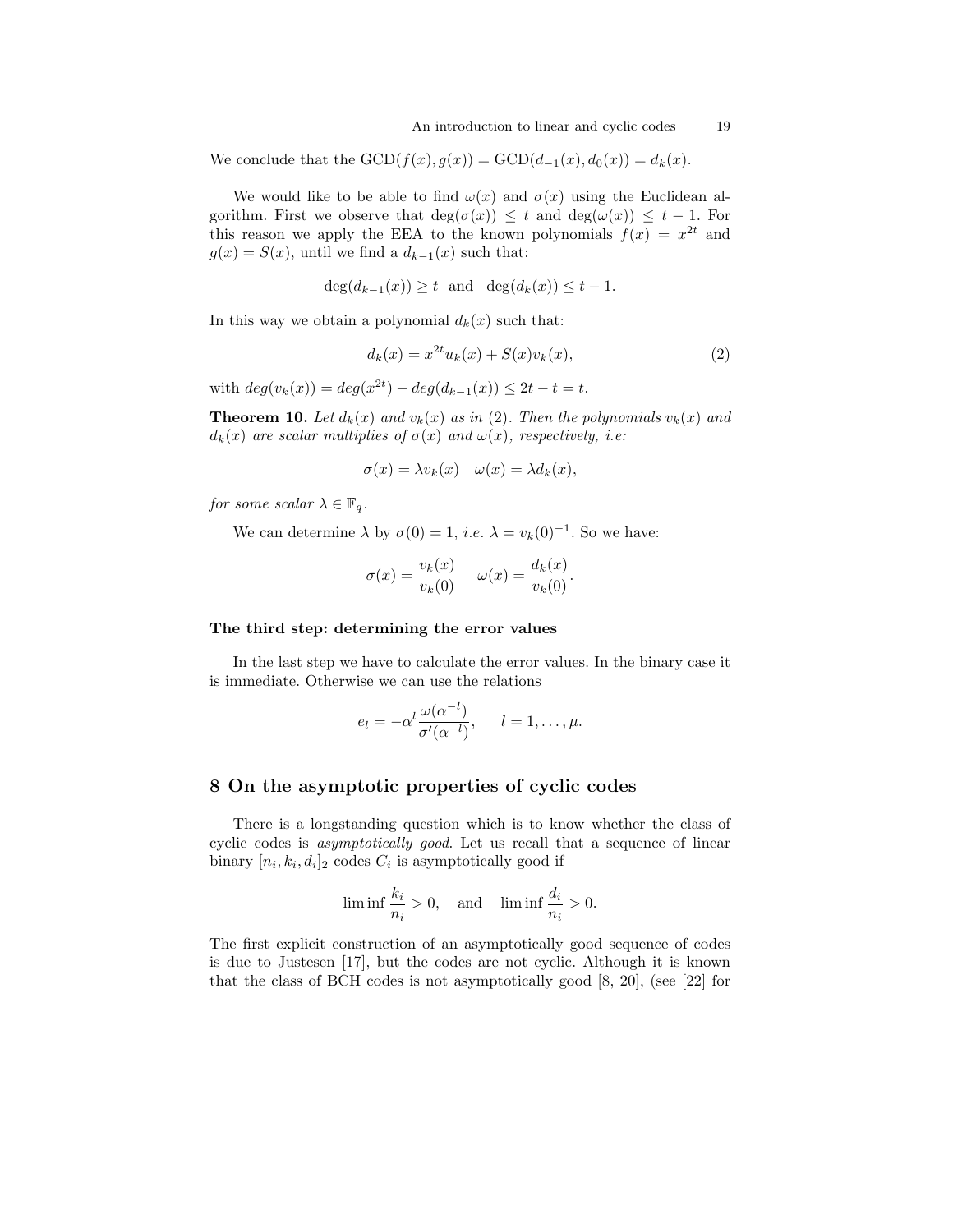a proof), we do not know if there is a family of asymptotically good cyclic codes. Still on the negative side, Catagnoli [9] has shown that, if the length  $n_i$  goes to infinity while having a fixed set of prime factors, then there is no asymptotically good family of codes  $C_i$  of length  $n_i$ . Other negative results are in [5]. Known partial positive results are due to Kasami [18], for quasicyclic codes<sup>5</sup>. Bazzi-Mitter [1] have shown that there exists an asymptotically good family of linear codes which are very close to cyclic codes. Also Willems and Martínez-Pérez  $[21]$  have shown that there exists an asymptotically good family of cyclic codes, provided there exists an asymptotically good family of linear codes  $C_i$  with special properties on their lengths  $n_i$ . So, although some progress has been achieved, the question is still open.

## References

- 1. L. M. J. Bazzi and S. K. Mitter, "Some randomized code constructions from group actions". IEEE Trans. on Inf. Th., vol 52, p. 3210–3219, 2006.
- 2. E. R. Berlekamp, Algebraic Coding Theory, New York McGraw-Hill, 1968.
- 3. E. R. Berlekamp, Algebraic Coding Theory (Revised Edition), Aegean Park Press, 1984.
- 4. E. R. Berlekamp, R. J. McEliece and H. C. A. Van Tilborg, "On the inherent intractability of certain coding problems", IEEE Trans.Inf. Theory, vol. 24, p. 384-386, 1978.
- 5. S. D. Berman, "Semisimple cyclic and abelian codes. II", Cybernetics 3, no. 3, p. 17-23, 1967.
- 6. R.E. Blahut, Theory and Practice of error Control Codes, Addison-Wesley Publishing Company, 1983.
- 7. R. C. Bose and D. K. Ray-Chaudhuri, "On a class of error correcting binary group codes", Inform. Control, vol. 3, p. 68-79, 1960.
- 8. P. Camion, "A proof of some properties of Reed-Muller codes by means of the normal basis theorem", In R. C. Bose and T. A. Dowling, editors, Combinatorial mathematics and its applications, University of North Carolina at Chapel Hill.
- 9. G. Castagnoli. "On the asymptotic badness of cyclic codes with block-lengths composed from a fixed set of prime factors", Lectures Notes in Computer Science, n. 357, p. 164-168, Berlin / Heidelberg, 1989. Springer.
- 10. G. Castagnoli, J. L. Massey, P. A. Schoeller, and N. von Seeman, "On repeatedroot cyclic codes", IEEE Trans. on Inf. Theory, vol. 37, p. 337-342, 1991.
- 11. R. T. Chien, "Cyclic Decoding Procedure for the Bose-Chaudhuri-Hocquenghem Codes", IEEE Trans. on Inf. Th., vol. 10, p. 357-363, 1964.
- 12. P. Fitzpatrick, "On the Key Equation", IEEE Trans. on Inf. Th., vol. 41, p. 1290-1302, 1995.
- 13. G. D. Forney, Jr, "On decoding BCH codes", IEEE Trans. on Inf. Th., vol. 11, p. 549-557, 1965.
- 14. R. W. Hamming, "Error detecting and error correcting codes", Bell Systems Technical Journal, vol. 29, p. 147-160, 1950.

<sup>20</sup> Daniel Augot, Emanuele Betti, and Emmanuela Orsini

<sup>5</sup> Recall that a code is quasi-cyclic code if it is invariant by a power of the cyclic shift.